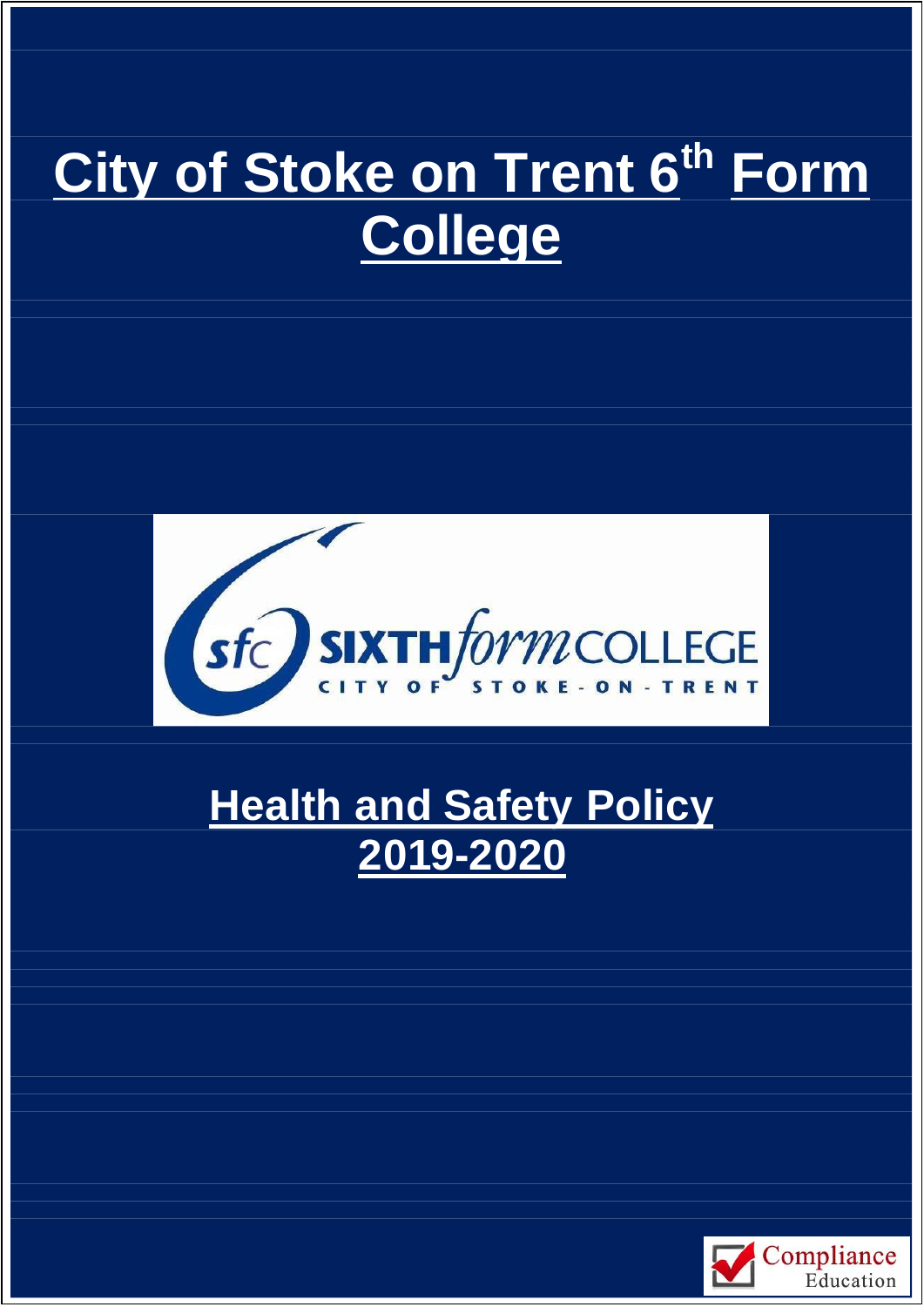# **Page**

# <span id="page-1-0"></span>**Preface**

This is the Health and Safety Policy for Stoke 6th Form College, who will be referred to as 'the College'.

The document contains information which must be followed in order to ensure the continued health, safety and welfare of the College's employees and contractors whilst continuing to comply with the legislation which governs the work we undertake.

This is a comprehensive document that comprises of the following three sections:

- The Health and Safety Policy Statement.
- The Organisational Duties.
- The Arrangements for Managing Health and Safety.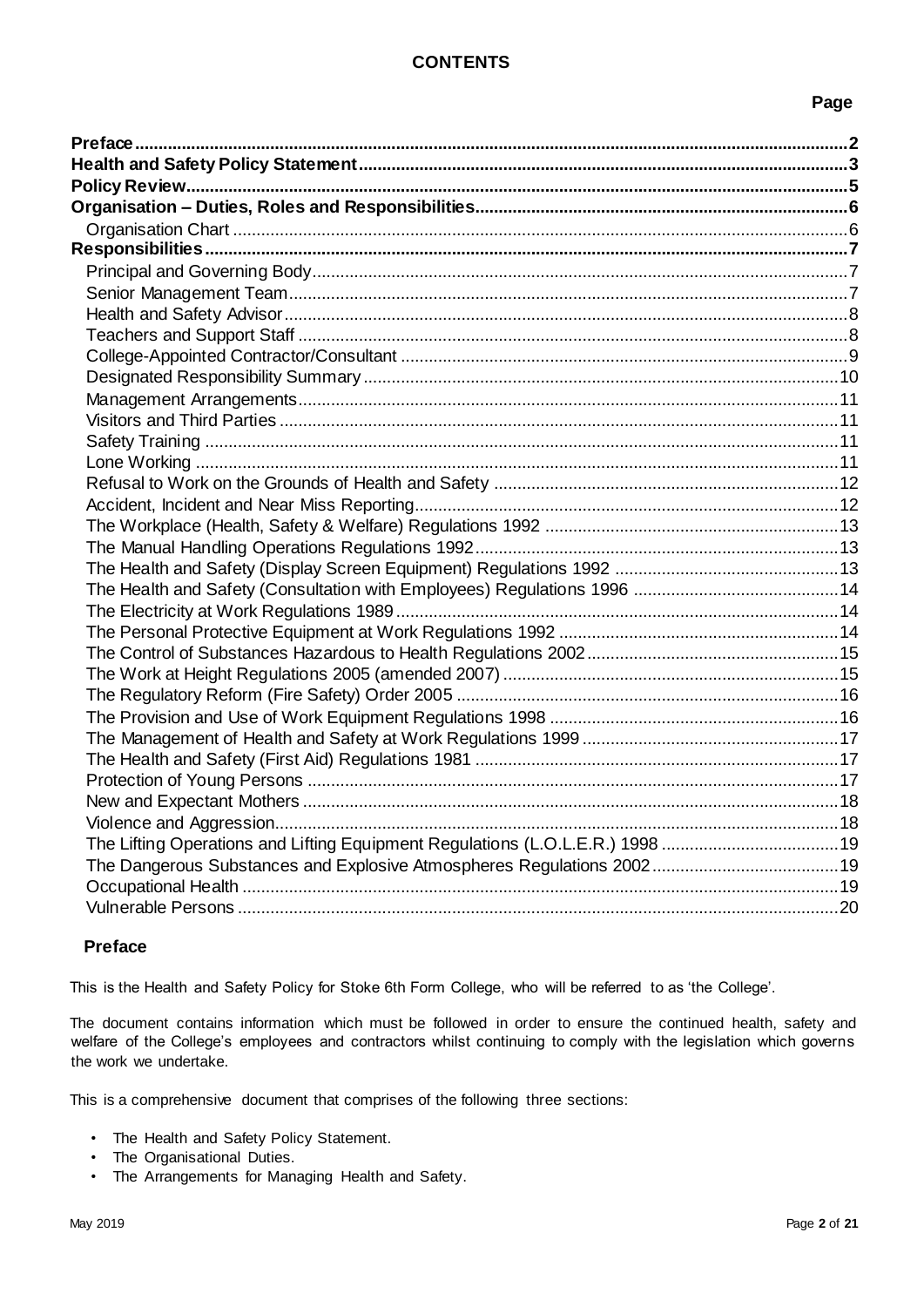#### <span id="page-2-0"></span>**Health and Safety Policy Statement**

This is a general statement of the intentions of the College with regard to Health and Safety. The policy statement is signed and dated by the most senior member of the Management Team and therefore indicates that Health and Safety is highly regarded, with full commitment to it from the most senior level of the College.

#### **The Organisational Duties**

This section commences with a chart showing the safety structure of the College. It is followed by a list of individual responsibilities of personnel and contractors.

#### **Arrangements for Managing Health and Safety**

This section contains information and guidance to be followed by all levels of management, to ensure that the College complies with current legislation and to reduce the risk to all persons who may be affected by the works carried out on the College's behalf.

In order to reduce accidents and incidents, all personnel and contractors must adhere to the policies whilst carrying out the College's undertakings.

Where help is needed, the College engages the Health and Safety support services of Compliance Health and Safety Ltd, for providing competent advice on safety matters, guidance on risk management, safety auditing, safety inspections, advice on training and, should the need occur, to investigate or advise on accidents.

| The College | City of Stoke 6th Form College |
|-------------|--------------------------------|
| Compliance  | Compliance Education Ltd       |
| <b>HSE</b>  | Health and Safety Executive    |
| ACoP        | Approved Code of Practice      |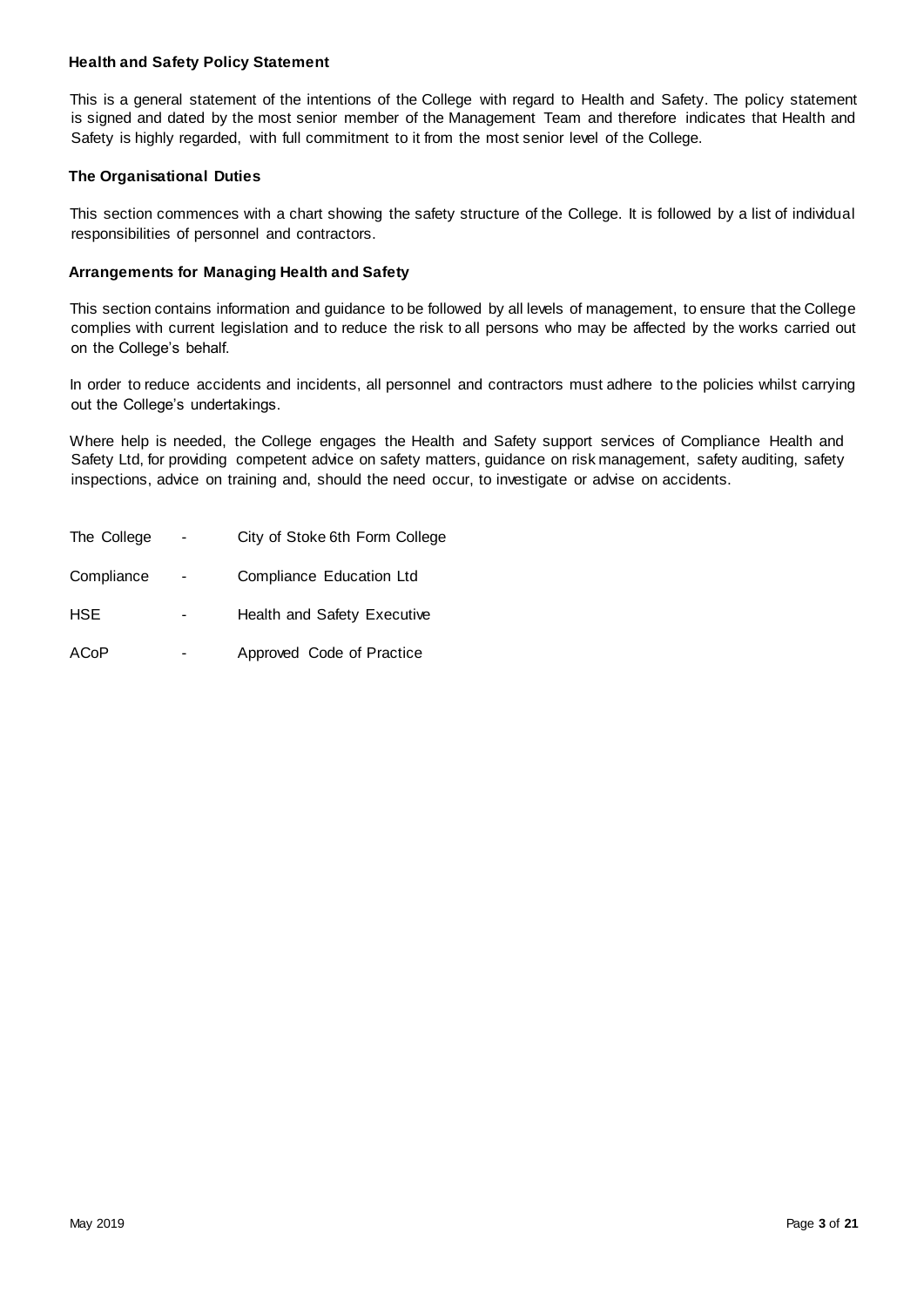# **Health and Safety Policy Statement**

In accordance with its duty under section 2(3) of the Health and Safety at Work etc. Act 1974, and in fulfilling its obligations to employees and members of the public who may be affected by its activities, the College has produced the following statement of policy in respect of Health and Safety:

It is our aim to achieve a working environment that is free of work-related accidents and ill health and to this end we will pursue continuing improvements from year to year.

The College recognises its Health and Safety duties under the Health and Safety at Work etc. Act 1974 and the Management of Health and Safety at Work Regulations 1999, and all concomitant legislation, to ensure, so far as is reasonably practicable, the health and welfare at work of all employees.

Particular attention will be paid to duties required, namely:

- Provision and maintenance of safe plant and systems of work.
- Safe and healthy use, handling and storage of articles and substances.
- Provision of necessary information, instruction, training and supervision.

We undertake to discharge our statutory duties by:

- Identifying hazards in the workplace, assessing the risks related to them, and implementing appropriate preventative and protective measures.
- Providing and maintaining safe plant and work equipment.
- Establishing and enforcing safe methods of work.
- Recruiting and appointing personnel who have the skills, abilities and competence commensurate with their role and level of responsibility.
- Ensuring that tasks given to employees are consistent with their skills, knowledge and ability to perform.
- Ensuring that technical competence is maintained through the provision of refresher training as appropriate. • Promoting awareness of Health and Safety and of good practice through the effective communication or
- relevant information. • Furnishing sufficient resources needed to meet these objectives.

A successful Health and Safety programme is dependent on the participation and co-operation of all employees. All employees are aware that they have a legal duty to:

- Exercise reasonable care for the Health and Safety of themselves and others who may be affected by their acts or omissions at work.
- Co-operate with and assist the employer in meeting statutory obligations.
- Not intentionally or recklessly interfere with anything provided in the interests of health, safety and welfare.

Our Health and Safety Policy will be reviewed annually as a minimum, to monitor its effectiveness and to ensure that it reflects changing needs and circumstances. The Policy will be subject to additional review to reflect changes to legislative requirements, changes to key personnel in the College, and advancement in technologies which affect the College's activities.

Copies of this Health and Safety Policy Statement will be displayed in the workplace. The full College Health and Safety Policy will be available for all employees to read.

All Employees, external Consultants and Contractors employed by the College will be expected to comply with this Health and Safety Policy.

Took Charl

Signed: Principal Principal Date: 10 May 2019

May 2019 Page **4** of **21** Review Date: May 2020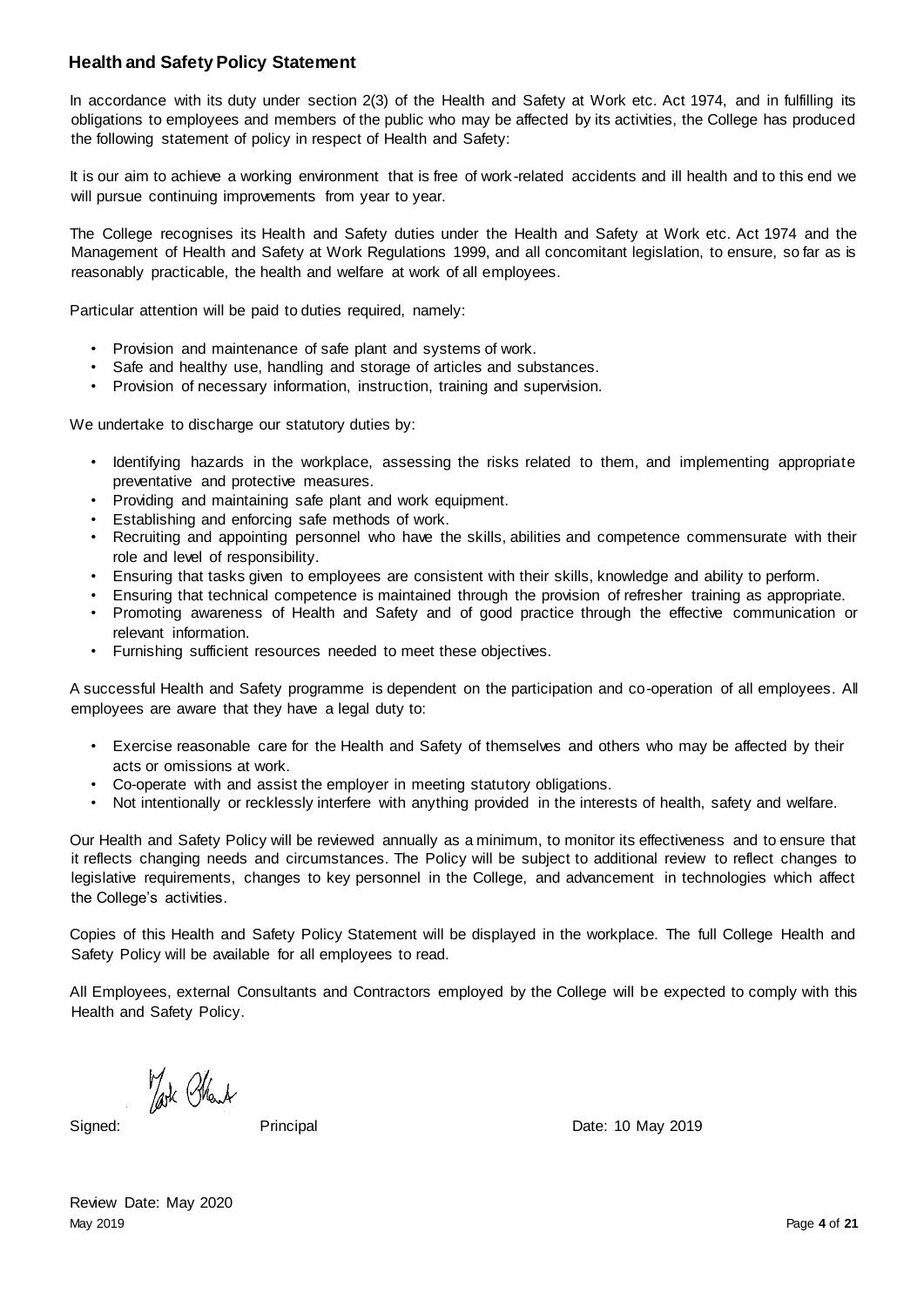# <span id="page-4-0"></span>**Policy Review**

The College shall review their Health and Safety Policy annually, or more frequently if deemed prudent to do so. This review shall cover all sections of the Policy and shall ensure that:

- The responsibilities reflect the current staffing of the College.
- The arrangements remain unchanged.
- The safe working procedures are still applicable.

Additionally, the Policy shall be reviewed as necessary to reflect any changes in Legislation, significant College appointments and/or relevant technological advancements.

The Policy review will be completed by the appointed Health and Safety advisors in conjunction with the College's appointed personnel.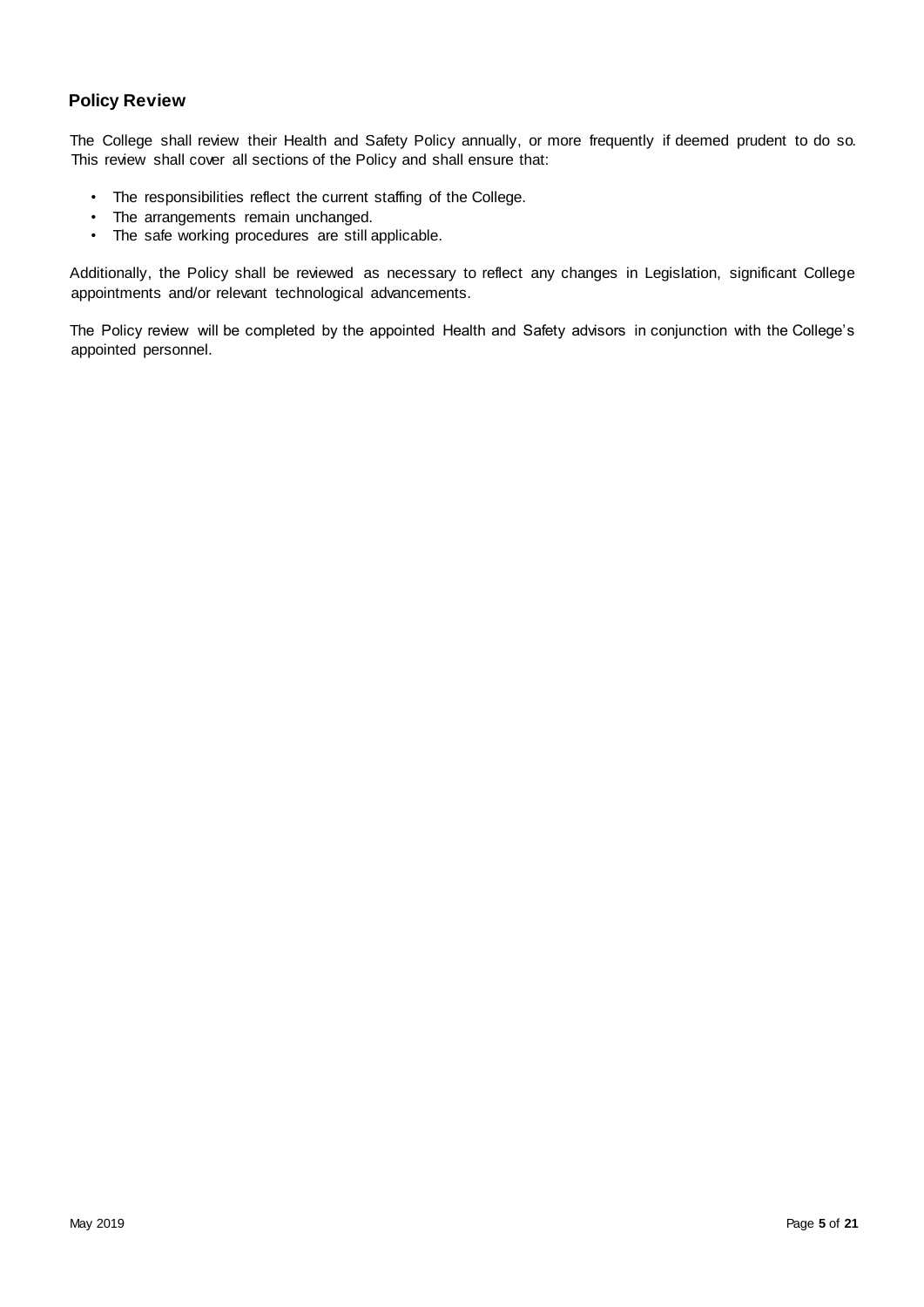### <span id="page-5-1"></span><span id="page-5-0"></span>**Organisation Chart**

The College have identified and included specific responsibilities in relation to Health and Safety, as they relate to each post in the organisation.

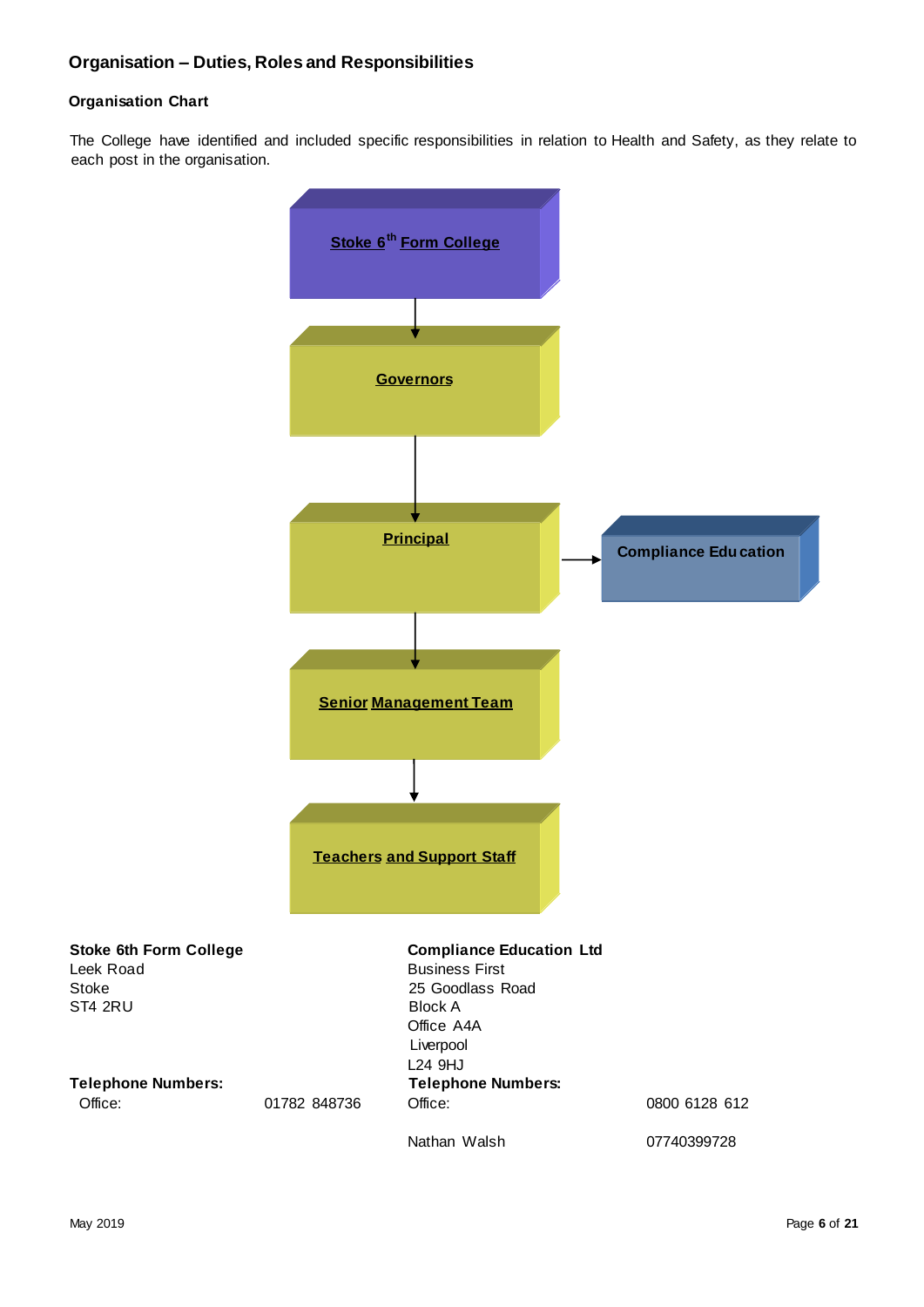# <span id="page-6-0"></span>**Responsibilities**

#### <span id="page-6-1"></span>**Principal and Governing Body**

The Principal and the Governing Body have ultimate responsibility for ensuring that the College fulfils its legal responsibilities that Policy objectives are achieved, and that effective management is in place for the achievement of the policies concerned with health, safety and welfare. The Principal will also ensure that College policies are reviewed as appropriate, in order to secure continuing compliance with existing policies, current legislation and any changes in the law. To these ends, they will ensure the allocation of the resources necess ary to maintain sound and efficient Health and Safety arrangements.

#### <span id="page-6-2"></span>**Senior Management Team**

The personnel appointed to these job roles are responsible for implementing this Health and Safety Policy on a day to-day basis. This includes encouraging and assisting the College in reviewing and developing safety procedures and ensuring that established rules and safe working practices are adhered to. They must also ensure that employees are properly trained and receive the support they need to perform their duties. A summary of their duties is as follows:

- Ensure that necessary consideration is given at all times to the requirements of this Health and Safety Policy and, in particular, to the following:
	- $\circ$  Safe methods of working.  $\circ$  Induction training including Health and Safety matters.  $\circ$  Welfare facilities.  $\circ$  Fire precautions.  $\circ$  Hazards arising from work activity.  $\circ$  Carrying out workplace inspections and advising, as and where necessary, on how to improve methods of working.  $\circ$ Investigating accidents and dangerous occurrences and recommending means of preventing recurrence.
	- o Advising and assisting with safety training of personnel.
- They know their own responsibilities for implementing this Health and Safety Policy, as well as those of the employees they are responsible for.
- All accidents, incidents, near misses and dangerous occurrences are fully investigated and preventative actions are recommended in close liaison with the Health and Safety Advisor.
- Documented safe systems of work are implemented and are adhered to.
- They are aware of, and implement, all safe working practices and procedures.
- Ensuring that all necessary arrangements are made and maintained in respect of emergency plan(s) and procedures.
- Ensuring that all relevant statutory records are regularly maintained and inspected.
- Ensuring that all activities carried out by College employees will not create a risk or hazard to anyone (either employees or non-employees).
- Ensuring, likewise, that no operation carried out by contractors will place employees, or members of the public, at risk.
- Ensuring that all employees are adequately trained and competent to carry out the work allotted to them without risk.
- Ensuring that, where Health and Safety training needs are identified, arrangements for training will be made as appropriate.
- <span id="page-6-3"></span>• Ensuring that all College procedures are adhered to at all times.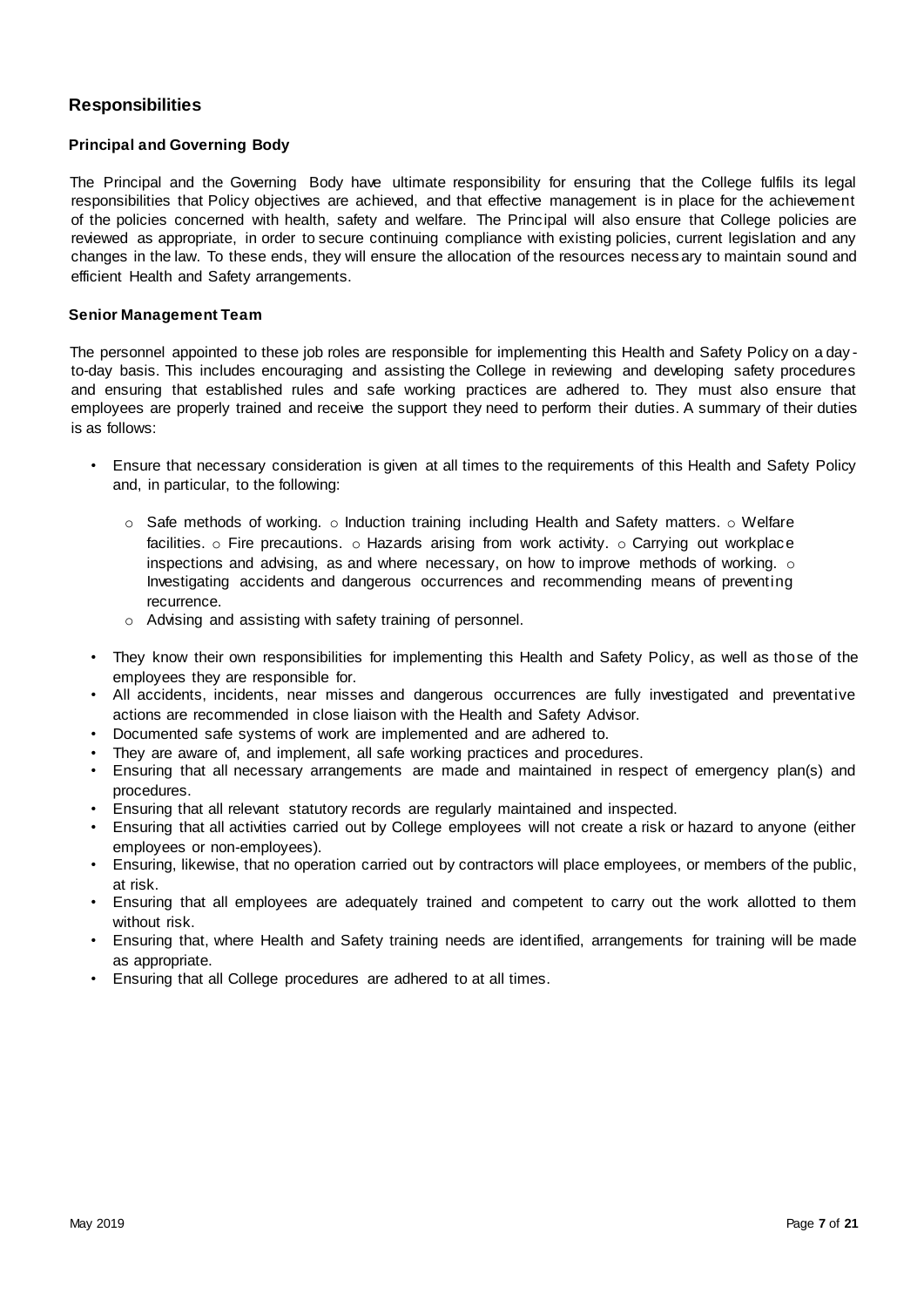#### **Health and Safety Advisor**

The College has appointed Compliance Education as their Health and Safety Advisor and source of competent advice, to assist in undertaking the measures required to comply with the requirements and prohibitions imposed by or under the relevant statutory provisions.

The Health and Safety Advisor advises the Senior Management Team on the implementation of this Health and Safety Policy, established schedules and safe working practices, and providing employees with information about precautions in general.

The Health and Safety Advisor has the responsibility for the following:

- Ensuring the College is aware of statutory obligations and recommended Codes of Practice.
- Advising the Senior Management Team of their responsibilities for accident prevention and avoidance of Health and Safety hazards.
- Interpreting and keeping the Senior Management Team and Employees informed of new and developing legislation and other standards.
- Advising where improvements in Health and Safety standards or practices are appropriate.
- Regular health, safety, and housekeeping inspections which cover buildings, plant, equipment, services, and fire arrangements, to ensure conformity with regulations.
- Maintaining statutory safety records and making statutory safety returns, in addition to maintaining Health and Safety records required by the College.
- Advising on possible hazards when considering the introduction of new machinery, new materials, new processes, or changes to existing ones.
- Overseeing and reviewing accident investigations and assisting in preparing statistics to enable monitoring of Health and Safety performance.
- Identifying Health and Safety training needs and advising on suitable training programmes.
- The provision of quidance regarding first aid, fire safety, and emergency procedures as required.

#### <span id="page-7-0"></span>**Teachers and Support Staff**

All staff of the College will ensure that:

- They are fully conversant with this Health and Safety Policy.
- They co-operate with the College in meeting its statutory duties.
- They take reasonable care of themselves and others who may be affected by their acts or omissions.
- They do not intentionally or recklessly interfere with or misuse anything provided in the interest of Health and Safety.
- All accidents, incidents, near misses and dangerous occurrences are immediately reported verbally to their direct Supervisor or Line Manager.
- They are fully conversant with all emergency procedures applicable to the area in which they are working.
- All equipment provided for personal safety is used and maintained in a condition fit for that use, and any defects are reported immediately to their direct Supervisor or Line Manager.
- Where an employee identifies any condition which in his or her opinion is hazardous, the situation is immediately reported to their direct Supervisor or Line Manager verbally, by telephone or e-mail.
- <span id="page-7-1"></span>• During the course of their normal duties, they use equipment and facilities that are fit and proper for the intended purpose in a safe, correct manner, as provided within the following categories:
	- $\circ$  Arranged, provided and/or otherwise approved by the College.  $\circ$  Provided by the Client or Contractor with specific authorisation that they may be used by employees of the College.
	- o Provided for unrestricted use by members of the general public.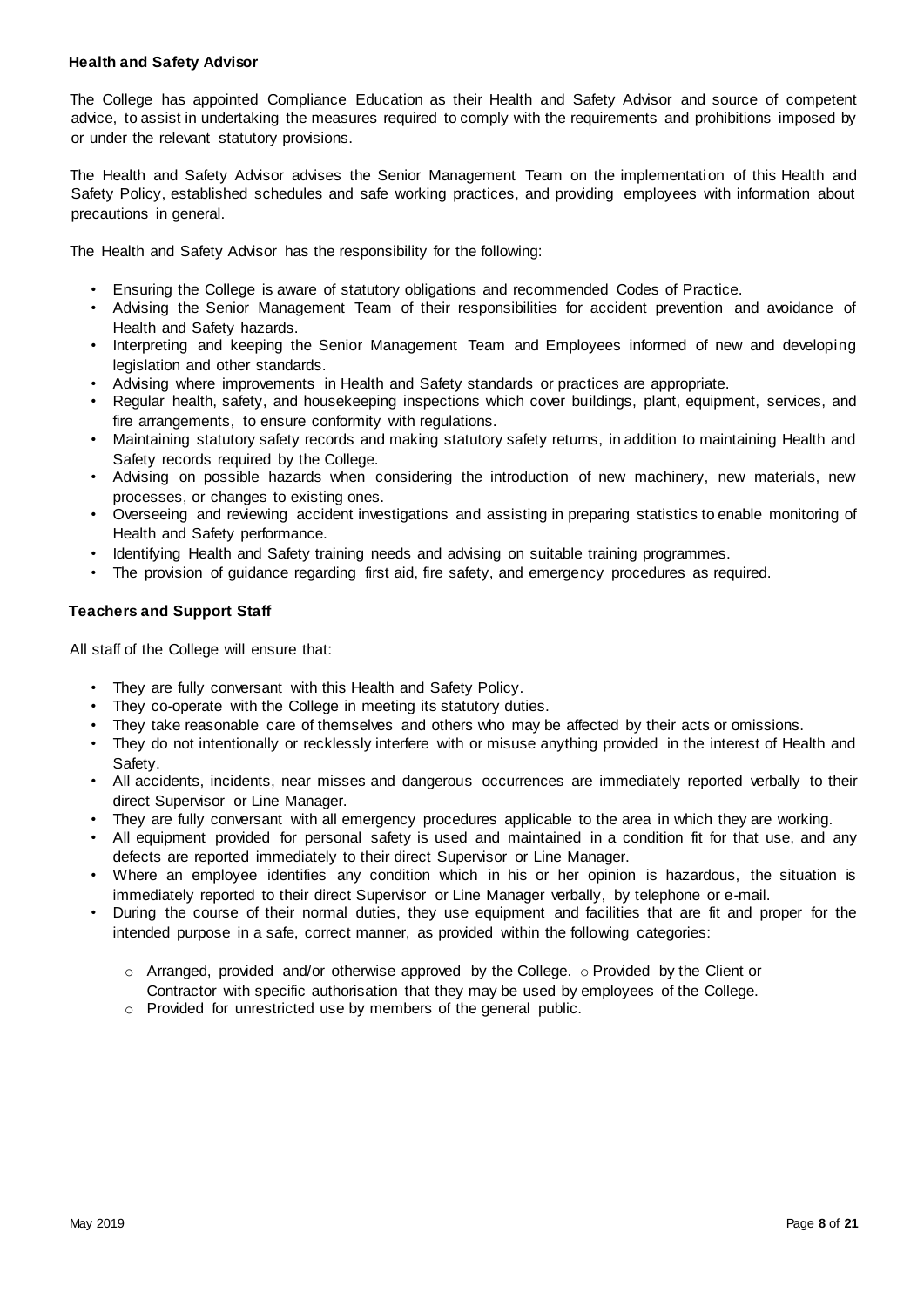#### **College-Appointed Contractor/Consultant**

The College may require, from time-to-time, the services of Contractors/Consultants to undertake specialist or nonroutine work activities which College employees are unable to undertake. All Contractors/Consultants appointed by the College must be able to provide auditable evidence of their competency. A summary of their duties is as follows:

- Will be required to show that they have the necessary expertise and equipment to carry out the particular tasks they have been employed for.
- Will be required to ensure that their work is carried out in a safe manner and that their operatives have been given adequate training.
- Where a Contractor/Consultant is bringing 10 persons or more onto the College premises, they will be required to nominate a 'Safety Supervisor'. This person is required to liaise with the Senior Management Team and/or Compliance Education to ensure that all arrangements for safety, health and welfare are dealt with. The appointed Contractor/Consultant 'Safety Supervisor' will also be required to carefully monitor and supervise the personnel they are responsible for, ensuring compliance with all relevant regulations and the requirements of the College Health and Safety Policy.
- Contractors/Consultants are reminded of their responsibilities, not only to their own employees, but also to all other contractors' employees and others who may be affected by their works, including members of the public.
- They must ensure that the College is provided with any information available that may affect Health and Safety on site.
- Where any works of a hazardous or dangerous nature are contemplated, they must provide risk assessments and discuss and agree the most suitable method of carrying out the operation with the College prior to commencing work.
- All plant and equipment provided by the Contractor/Consultant for use by their own personnel, requiring regular inspection or testing, must be maintained and tested as required. Copies of all necessary certificates and registers must be available for review by the College. Where weekly inspections are required, copies of documentation must be provided to the College.
- Contractors/Consultants who will use any material or substances likely to jeopardise the Health and Safety of others must provide the College with specific risk assessments (as required by Control of Substances Hazardous to Health Regulations) that provide all necessary and adequate safety measures.
- Where equipment is to be used which is likely to exceed the levels permitted by the Control of Noise at Work Regulations 2005, the Contractor/Consultant should inform the College in order to ensure that adequate steps are taken to reduce exposure to College employees.
- Contractors/Consultants are requested to ensure that their employees make proper use of any welfare facilities provided by the College and that they co-operate fully with the Senior Management Team.
- Contractors/Consultants are requested to ensure that all fire precautions are taken while working on site, that designated fire escape routes are kept clear at all times, that they provide adequate fire equipment suitable to their tasks, and that they co-operate fully with the site fire plan.
- Contractors/Consultants must inspect their working area at the beginning of every shift to ensure that it is safe to proceed with their task. They are responsible for briefing their personnel on all safety issues on site and providing documentary evidence to the College that this has taken place.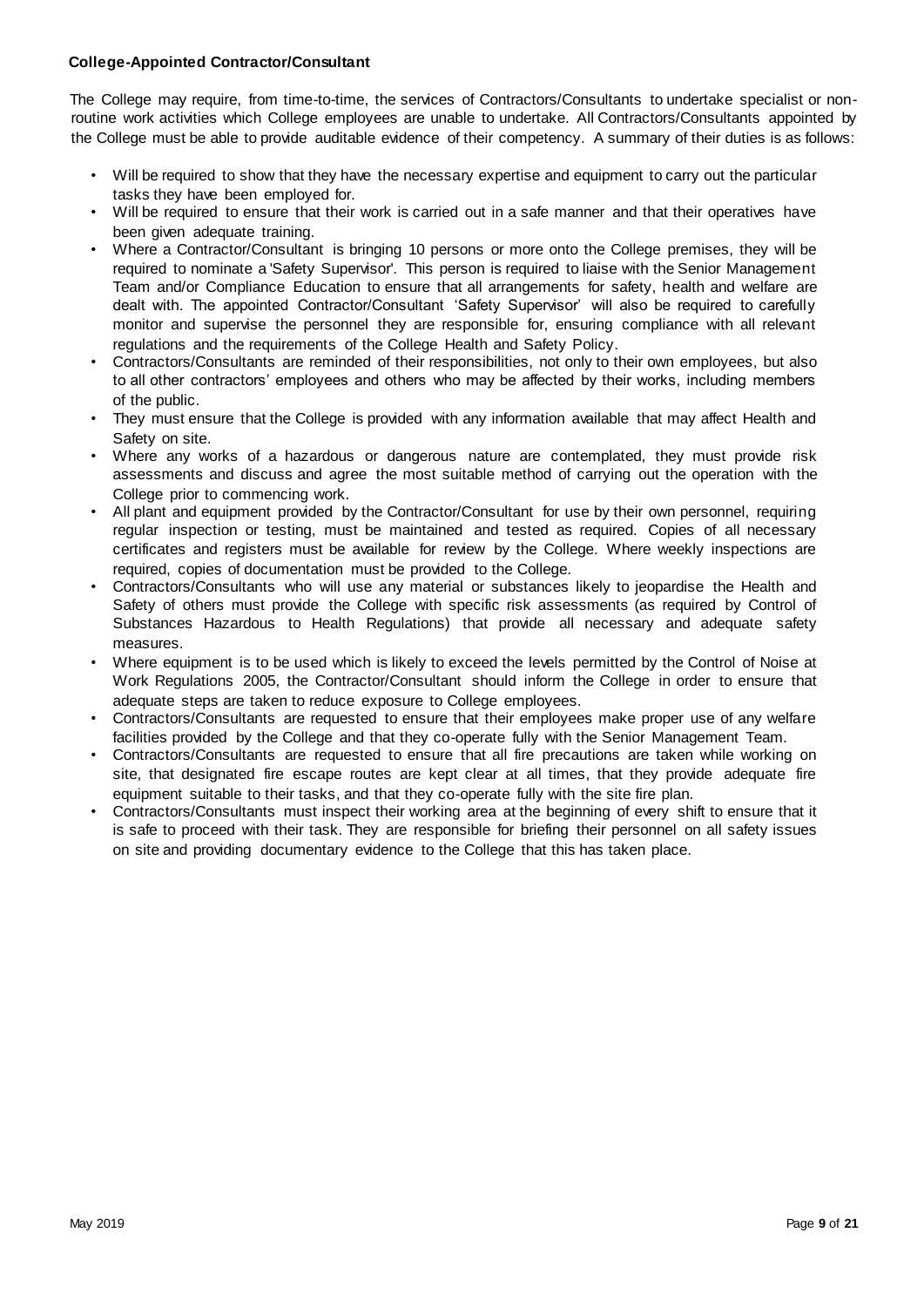# <span id="page-9-0"></span>**Designated Responsibility Summary**

<span id="page-9-1"></span>

| <b>Topic</b>                                     | <b>Responsible Department</b>                                                  |
|--------------------------------------------------|--------------------------------------------------------------------------------|
| Health and Safety Policy review                  | Senior Management Team                                                         |
| Health and Safety administration                 | Senior Management Team                                                         |
| Facility administration                          | <b>Estates Administrator</b>                                                   |
| Health and Safety Training                       | Senior Management Team<br>(completed by Compliance Education)                  |
| Premises risk assessments                        | <b>Compliance Education</b><br>(supported by Estates Team)                     |
| Work activity risk assessments                   | <b>Compliance Education</b><br>(supported by Estates Team)                     |
| Display screen equipment assessments             | <b>Compliance Education</b><br>(supported by Estates Team)                     |
| Manual handling assessments                      | <b>Compliance Education</b><br>(supported by Estates Team)                     |
| <b>COSHH</b> assessments                         | <b>Compliance Education</b><br>(supported by Estates Team)                     |
| Fire risk assessments                            | <b>Compliance Education</b><br>(supported by Estates Team)                     |
| Expectant/New mother risk assessments            | <b>Compliance Education</b><br>(supported by Estates Team)                     |
| Young Person risk assessments                    | Compliance Education & Head of Student Services<br>(supported by Estates Team) |
| <b>First Aid</b>                                 | Senior Management Team                                                         |
| <b>Emergency Planning</b>                        | Director of Finance and Resources<br>(supported by Compliance Education)       |
| Vetting Contractor/Consultants                   | <b>Estates Supervisors</b><br>(supported by Compliance Education)              |
| Monitoring of Health and Safety in the workplace | Senior Management Team, Employees<br>(supported by Compliance Education)       |
| Site inspections                                 | Senior Management Team<br>(supported by Compliance Education)                  |
| Audits                                           | Independent Auditors                                                           |
| Accident, Incident and Near Miss investigations  | <b>Compliance Education</b><br>(supported by Estates Team)                     |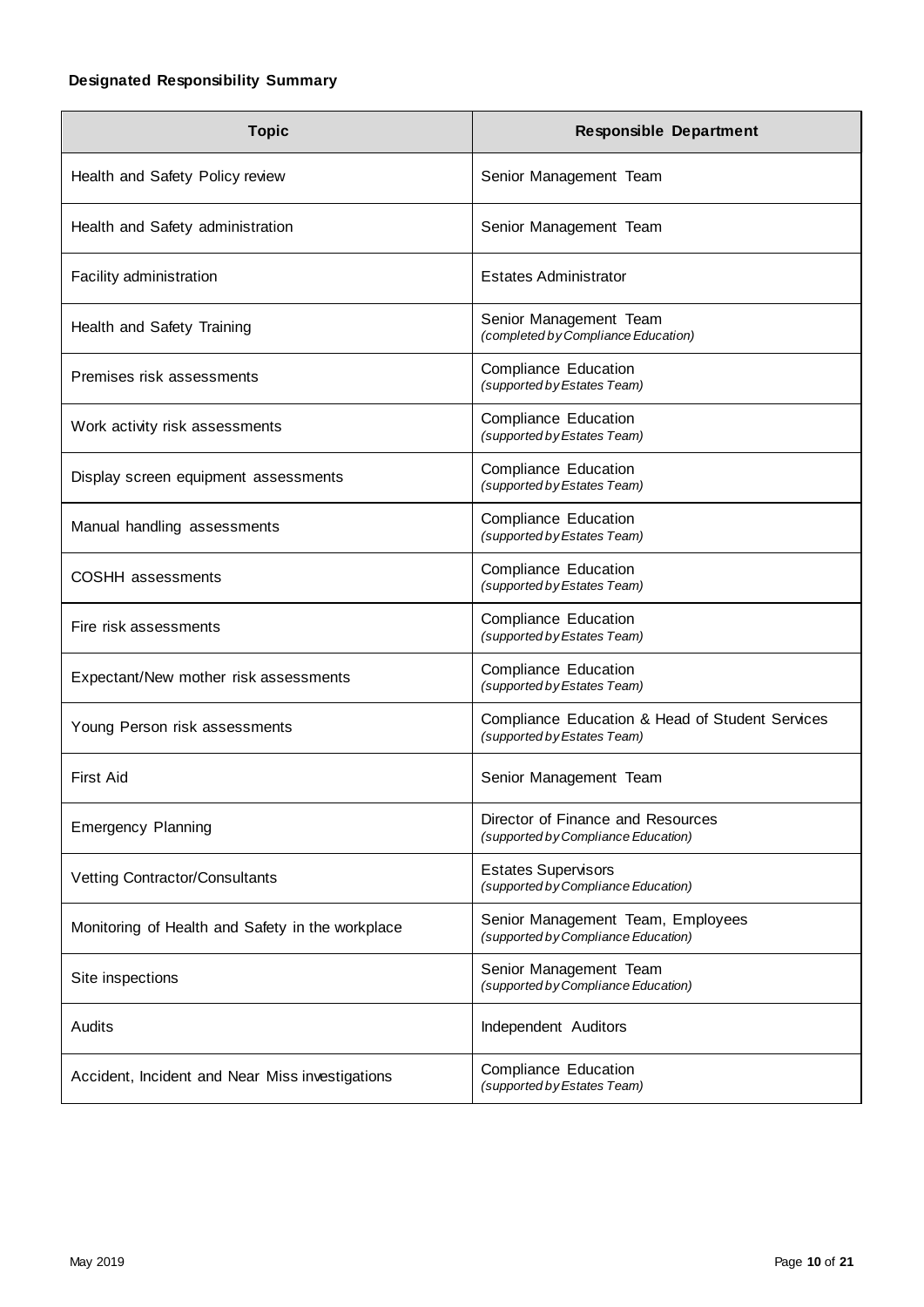#### **Management Arrangements**

#### <span id="page-10-0"></span>**Visitors and Third Parties**

#### *College premises*

Visitors to the College premises may not be aware of the risks associated with the site, therefore all visitors must:

- Proceed, on arrival, to the reception/office area.
- Be made aware of the College requirements and rules for visitors.
- Be accompanied by the person they are visiting, who in turn is responsible for the visitor's safety and ensuring that visitors are aware of any hazardous process or situation they may be exposed to.

#### *Site locations/work areas/premises*

Any visitors to work locations that are under the control of the College may not be aware of the risks associated with the site, therefore all visitors must:

- Have authorisation from a College representative to be in the work area.
- Comply with the site rules that are communicated on arrival.
- Adhere to any designated traffic/pedestrian routes.
- Stay within the site area they have been nominated or instructed to visit.

#### <span id="page-10-1"></span>**Safety Training**

Preventing accidents and ill health caused by work is a key priority for everyone at the College. The Governors recognise that competent employees are valuable and that providing Health and Safety information and training helps them to:

- Ensure their employees are not injured or made ill by the work they carry out.
- Develop a positive Health and Safety culture, where safe and healthy working becomes second nature to everyone.
- Find out how Health and Safety could be managed better.
- Meet legislative requirements.

Members of the Senior Management Team will be provided with all relevant additional training, which will enable them to undertake the Health and Safety responsibilities that have been allocated to them. Members of the Management Team will be responsible for ensuring that the College and all its employees maintain the ethos of continual improvement in Health and Safety standards and culture.

A work-based competency matrix will be established for all employees of the College. This matrix will provide the Management Team with sufficient information to create a rolling Employee Training and Development plan. The competency matrix will include any identified re-training or refresher dates and will be reviewed on an annual basis, as a minimum, by a nominated member of the Senior Management Team, assisted if required, by the appointed Health and Safety Advisor.

An annual training plan will be established following the review of the employee competency matrix. The plan will include both internal and external training requirements. Specialist training, both operational and required by legislation, will be included.

Records of all training will be included on the competency matrix and copies of attained certification kept on employee personnel files.

#### <span id="page-10-2"></span>**Lone Working**

The College endeavours to avoid lone working whenever possible. However, the Senior Management Team are aware that employees may be required to work alone at either the College premises or when visiting/working at parent's premises. The College recognises and accepts that it is essential that employees remain safe at all times whilst working on its behalf. Employees are provided (where appropriate) with a mobile telephone (or they can use their own) which will enable communications between them and their appointed member of the Senior Management Team, risk assessments and a Lone Working Policy will also be implemented.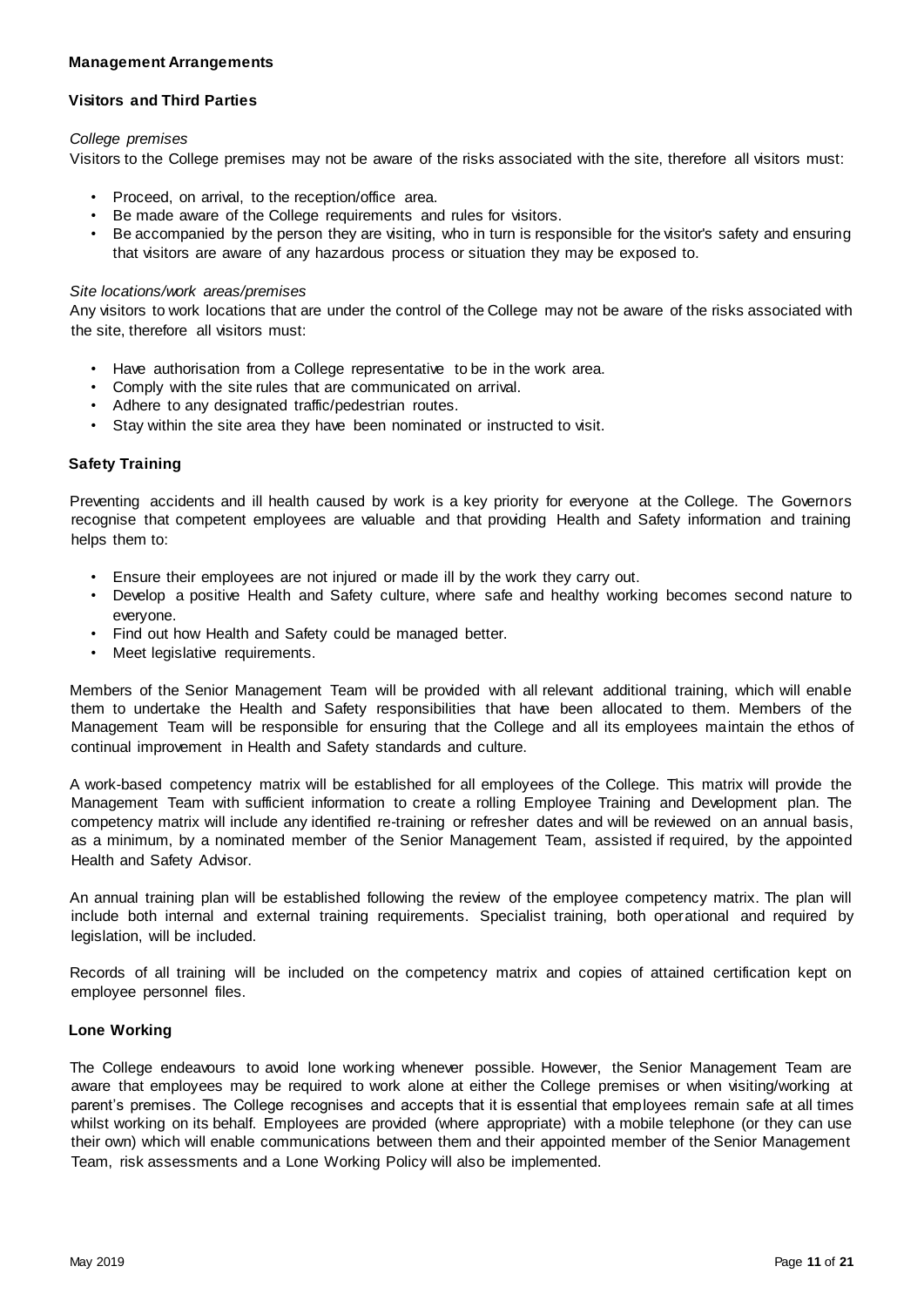All employees must:

- Ensure they have read and understood any specific risk assessments that have been compiled for the activity they are working on.
- Ensure they adhere to any systems developed for their protection while working alone.
- Take personal responsibility for sharing information regarding their whereabouts (time out, location being visited, contact details, expected time of return).
- Report any incidents concerning lone working to enable systems to be reviewed and revised.

#### <span id="page-11-0"></span>**Refusal to Work on the Grounds of Health and Safety**

The College will take all reasonable measures to ensure that those persons covered by this process (employees, self-employed, contractors/consultants) are aware that their continued employment will not be affected in the event of any invoking of this policy.

The College will take all reasonable measures to prevent, so far as it is reasonably practical, any invocation placed on any person by this Policy by planning safe working conditions and taking all factors into account.

Employees, self-employed and contractors/consultants of the College will at all times exercise diligence in monitoring their safe working environment for themselves and other persons in the working area.

It is a condition that all employees, self-employed and contractors/consultants shall comply with the following: If any situation arises which an employee believes will or has resulted in an unsafe working environment for some or all, they must bring their concern to the attention of their direct supervisor so it can be investigated and resol ved to an acceptable conclusion, if possible.

- The employee must clearly describe what the concerns or issues actually are.
- If a member of the Senior Management Team cannot be immediately contacted the relevant work should stop.
- The most senior member of staff will check that there are no instructions or information available to resolve the issue.
- If the member of the Senior Management Team does not support the concern, a 'second opinion' is to be sought to either verify the findings or support the concerns.
- Providing the concern is genuine, even if it is ultimately seen to be unfounded, the employee will not be the subject of any detrimental action by the College.

#### <span id="page-11-1"></span>**Accident, Incident and Near Miss Reporting**

Accidents (no matter how minor an injury may be), incidents, and near misses will be included in the accident book located at the College premises.

An appropriate investigation of any accident, incident or near miss will be carried out by a member of the Senior Management Team or the appointed Health & Safety Advisor, if required. The investigation will establish the actual or underlying cause of the incident and will enable the College to instigate additional control measures to prevent re-occurrence.

The College recognises and accepts the legal duties placed upon them by the Reporting of Injuries, Diseases and Dangerous Occurrences Regulations 2013 (updated in April 2012) that require them to report and record some work-related accidents by the quickest means possible. The legislation was further updated in October 2013 and a new list of specified injuries implemented to replace the major injuries category

Incapacitation means that the worker is absent or is unable to do work that they would reasonably be expected to do as part of their normal work.

The College has a responsibility to maintain records of over-three day-injuries. The accident book entry will be used as the mechanism for capturing this data.

The deadline by which the over-seven-day injury must be reported has also increased to fifteen days from the day of the accident.

All accidents, incidents and near misses that occur away from the College premises eg Fenton Manor or Staffordshire University must also be reported to Allan Blue (Estates Supervisor).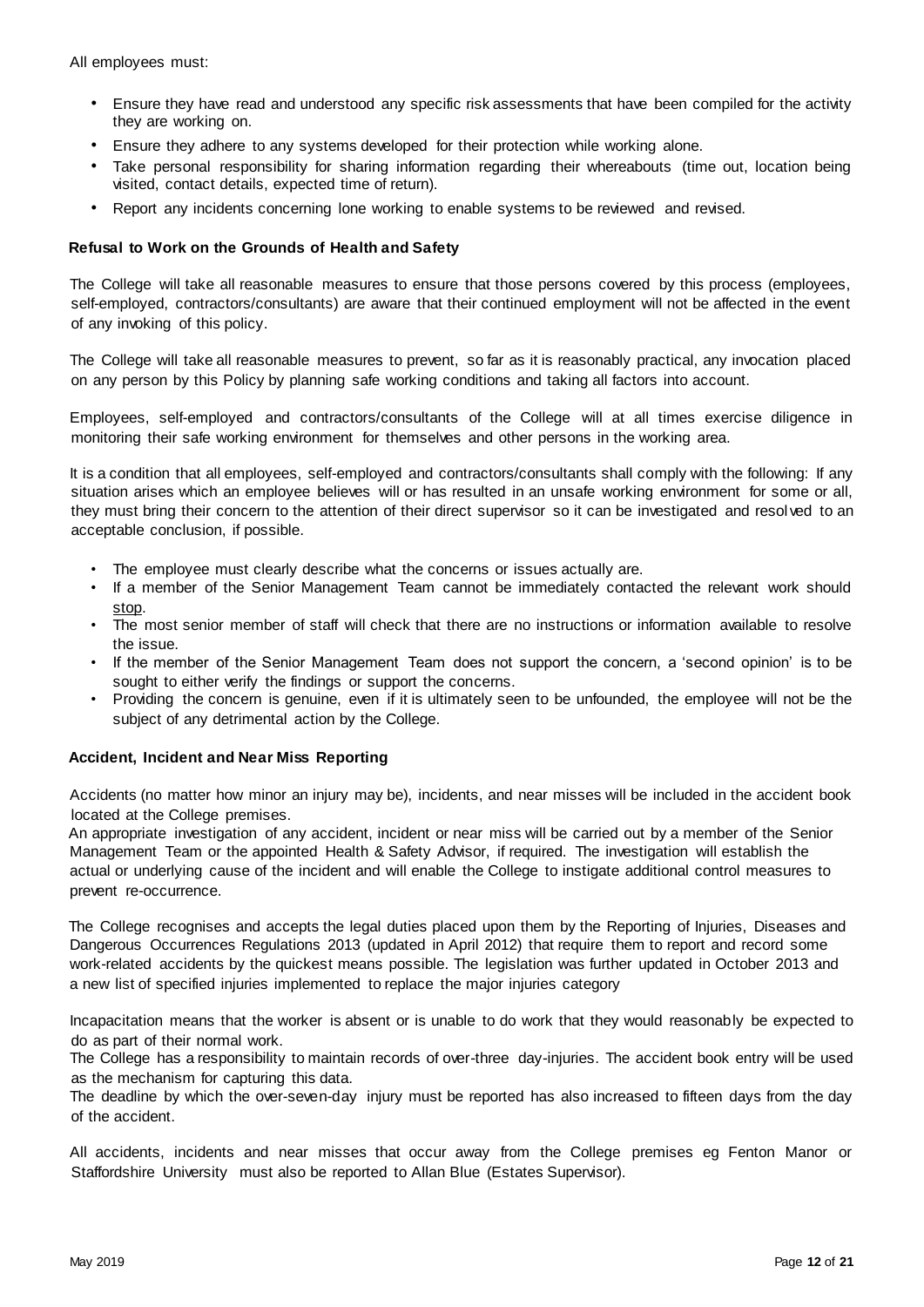The College will report:

- deaths:
- specified injuries;
- over-7-day injuries where an employee or self-employed person is away from work or unable to perform their normal work duties for more than 7 consecutive days;
- non-fatal accidents to non-workers (e.g. members of the public)
- certain occupational diseases;
- dangerous occurrences where something happens that does not result in an injury, but could have done;

If an accident has occurred in a work situation, then a member of the Senior Management Team will contact the Health and Safety Advisor to discuss the necessary course of action. Relevant accidents/incidents will be reported online via the Health and Safety Executive website.

#### <span id="page-12-0"></span>**The Workplace (Health, Safety & Welfare) Regulations 1992**

The Management Team ensures that the College premises meet the health, safety and welfare needs of all its employees, contractors, members of the public and people with disabilities. Due consideration has been given to the working environment, ensuring it is adequate in respect of ventilation, working temperature, lighting, cleaning materials, traffic routes, falling objects, translucent doors, general welfare, toilets, washing facilities, drinking water and eating facilities.

#### <span id="page-12-1"></span>**The Manual Handling Operations Regulations 1992**

The College is aware of the requirements placed upon it by the regulations. In order to meet these legislative requirements and to protect those employees who may be affected by manual handling activity, the College will:

- So far as is reasonably practicable avoid the need for hazardous manual handling.
- Conduct a suitable risk assessment for any hazardous manual handling that cannot be avoided.
- So far as is reasonably practicable reduce the risk of injury from hazardous manual handling.

Manual handling risk assessments will be conducted by the Management Team, assisted by the Health and Safety Advisor, and will take into account:

- The task being completed and how the risk(s) can be reduced.
- The individual(s) conducting the task and any training requirement.
- The load involved in the activity and any method that could be used to reduce it to a more manageable size.
- The work environment where the activity will take place.

Employees of the College are made aware of their responsibilities and duties during the induction process and via a manual handling guidance document. All employees will:

- Follow any implemented safe systems of work.
- Use any supplied equipment in the manner they have been trained to do.
- Co-operate with the College on Health and Safety matters.
- Tell their line manager/supervisor if they identify hazardous handling activities.
- Make sure that their work activities do not put others at risk.

#### <span id="page-12-2"></span>**The Health and Safety (Display Screen Equipment) Regulations 1992**

Employees who use display screen equipment, e.g. PC/laptop users, are required to complete a workstation selfassessment form. Completed forms are reviewed by the Management Team, assisted by the Health and Safety Advisor, and any issues or queries will be discussed with the DSE user. The assessments will consider factors such as the workstation set-up, equipment (chair, keyboard, screen, etc.), the environment (lighting, heating, etc.), and types of work being completed.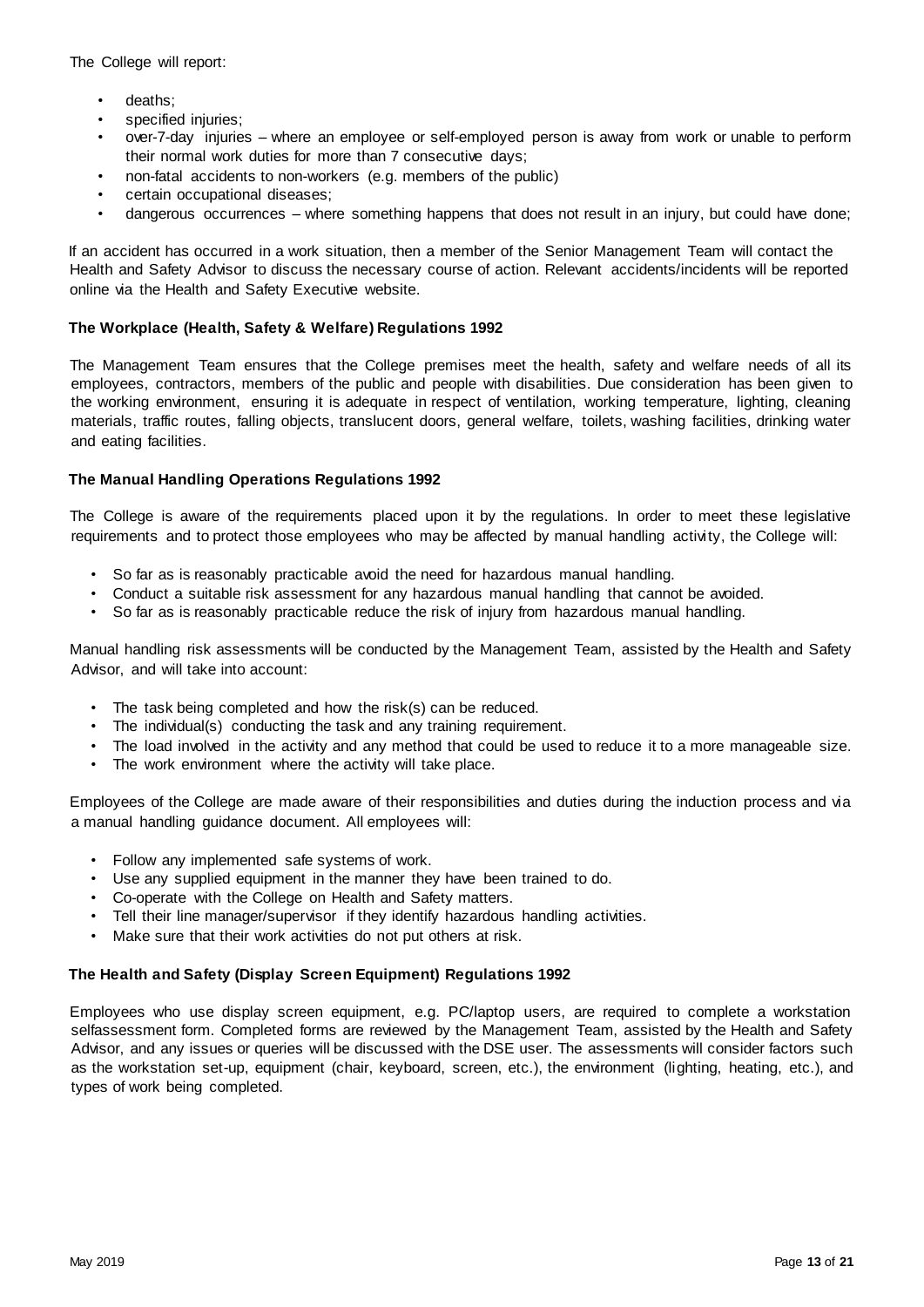The College will ensure that free eye/eyesight testing and correction is available for those employees identified as using DSE.

The Management Team ensure that all relevant training and information is provided to an employee to enable them to undertake the work involving DSE in a safe manner.

#### <span id="page-13-0"></span>**The Health and Safety (Consultation with Employees) Regulations 1996**

The Management Team recognise that having, and maintaining, a mechanism for communicating relevant Health and Safety information is important in establishing an on-going positive Health and Safety culture. To this end, the College will consult with employees or their representatives on the following:

- The introduction of any work activity or issue which may substantially affect their Health and Safety at work, for example the introduction of new equipment or new systems of work.
- The contact details of the person nominated as the College competent person with regards to Health and Safety.
- Information on the risks and dangers arising from the work activities, measures implemented to reduce or get rid of these risks, and what employees should do if they are exposed to a risk.
- The planning/organisation for Health and Safety training.

Additional information is displayed via the HSE poster displayed in the workplace, safety posters, leaflets, safety pamphlets and verbal safety information.

The College encourages all employees to enter into the spirit of the regulations by taking part in discussions with their supervisor/line manager. Any required actions from the discussions are agreed with both parties and escalated through the Management Team for opinion and rectification where necessary. Any action taken as a result of the information given by an employee will be communicated directly to them.

The College fully involves, or will involve, non-English speaking employees, including labour only. The Management Team, assisted by the appointed Health and Safety Advisors, will utilise documents that are readily available on the HSE website in different languages. These documents and any specific site instructions will be aided by pictograms and interpreters if required.

#### <span id="page-13-1"></span>**The Electricity at Work Regulations 1989**

The College will ensure electrical equipment is physically capable of doing the job and designed and constructed so that mechanical and electrical stresses do not cause the equipment to become unsafe. Electrical equipment will be visually checked by the user to spot early signs of damage or deterioration. The user's visual check will include:

- Switching off and unplugging the equipment before any checks.
- Checking that the plug is correctly wired (but only if they are competent to do so).
- Ensuring that the fuse is correctly rated by checking the equipment rating plate or instruction book.
- Checking that the plug is not damaged and that the cable is properly secured, with no internal wires visible.
- Checking the electrical cable is not damaged and has not been repaired with insulating tape or an unsuitable connector (damaged cable will only be replaced with a new cable by a competent person).
- Checking that the outer cover of the equipment is not damaged in a way that will give rise to electrical or mechanical hazards.
- Checking for burn marks or staining that suggests the equipment is overheating.
- Ensuring any trailing wires are positioned so that they are not a trip hazard and are less likely to get damaged.

If employees are concerned about the safety of equipment, they are advised to stop it from being used and report the matter to a member of the Management Team, who will arrange for the faulty equipment to be removed from service until a qualified electrician undertakes a more thorough check.

#### <span id="page-13-2"></span>**The Personal Protective Equipment at Work Regulations 1992**

The College recognises that Personal Protective Equipment (PPE) should only be used when risks cannot be avoided or sufficiently reduced by other preventative measures or through work re-organisation. The College will ensure that there is sufficient supply of PPE when required and that all employees are suitably trained in its safe storage and use.

All PPE issued must be stored as per the manufacturer's specification.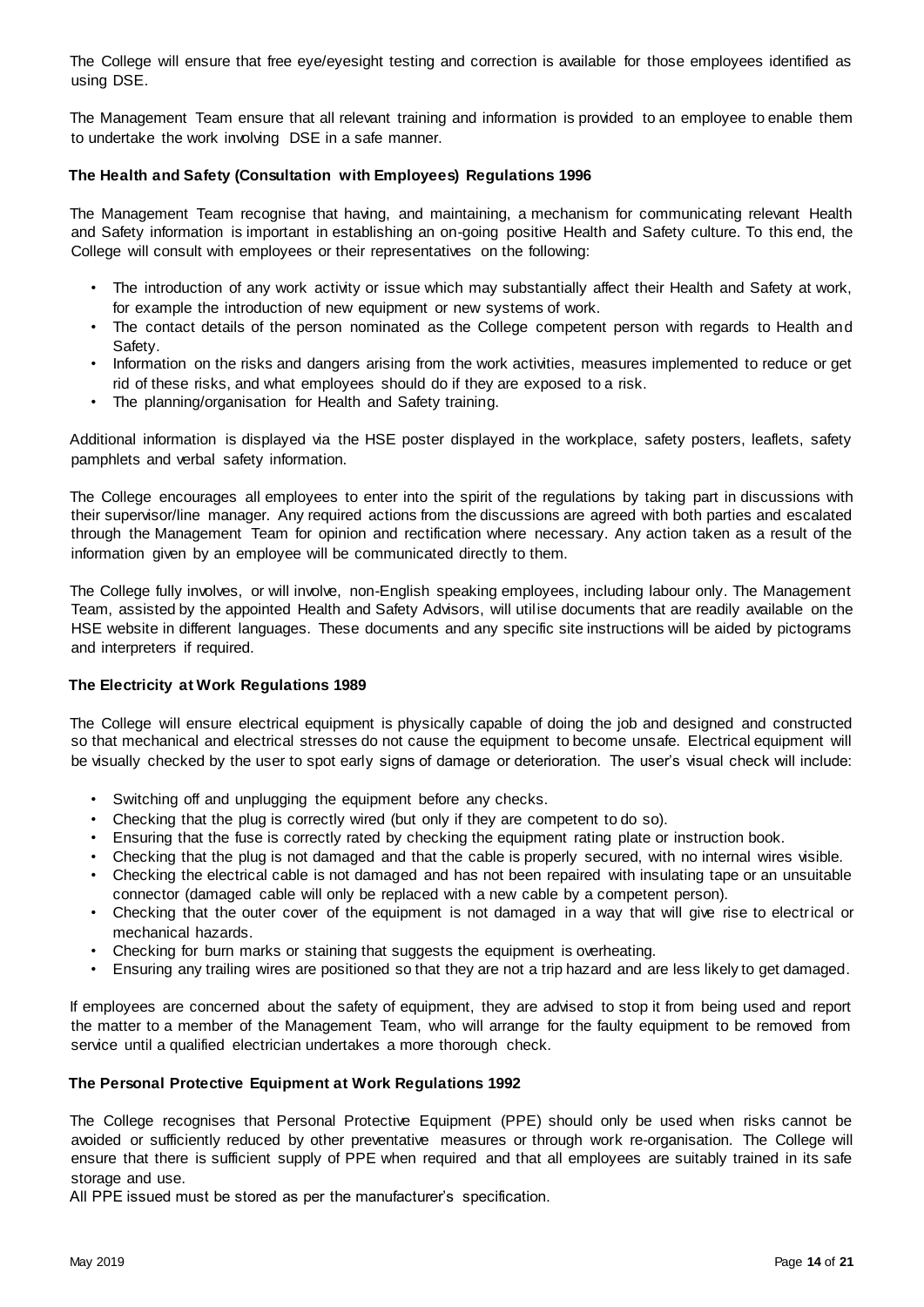It is the employee's and sub-contractor's duty to not misuse or interfere with any Health and Safety equipment, including PPE, supplied for their safety.

The Management Team, assisted by the Health and Safety Advisor if appropriate, ensures that a suitable review is completed when more than one type of PPE is being worn, to confirm that each type of equipment is compatible with the other(s) and continues to provide suitable protection for the wearer.

#### <span id="page-14-0"></span>**The Control of Substances Hazardous to Health Regulations 2002**

Before any hazardous substances are used during a work process, a material safety data sheet (MSDS) will be requested from the supplier and an appropriate assessment made of the risks from that substance undertaken by a member of the Management Team, assisted by the Health and Safety Advisor.

Alternative less harmful substances will be used wherever possible.

Assessments will consider storage, handling, and aspects of use, exposure, PPE requirements, workers' health, and emergency actions. The Management Team will brief employees on any hazard or substance precautions, with written records being held at the College premises.

Following the assessment, any substance or material that has a flammable content will be stored in a separat e area and held within a metal, fire retardant cabinet.

In order to comply with the legislative requirements placed upon it, the College will provide adequate control of exposure to substances by:

- Applying the eight principles of good practice  $\circ$  *Design and operate processes and activities to minimise emission, release, and spread of substances hazardous to health.* 
	- o *Take into account all relevant routes of exposure - inhalation, skin absorption, and ingestion - when developing control measures.*
	- o *Control exposure by utilising measures proportionate to the health risk.*
	- o *Choose the most effective and reliable control options which minimise the escape and spread of substances hazardous to health.*
	- o *Where adequate control of exposure cannot be achieved by other means, provide, in conjunction with other control measures, suitable Personal Protective Equipment.*
	- o *Check and review regularly all elements of control measures for their continuing effectiveness.*
	- o *Inform and train all employees on the hazards and risks from the substances with which they work and the use of control measures developed to minimise the risks.*
	- o *Ensure that the introduction of control measures does not increase the overall risk to Health and Safety.*
- Ensuring that the Workplace Exposure Limit is not exceeded.
- Ensuring that exposure to substances which can cause occupational asthma, cancer, or damage to genes that can be passed from one generation to another, is reduced as low as is reasonably practicable.

#### <span id="page-14-1"></span>**The Work at Height Regulations 2005 (amended 2007)**

It is the policy of the College to comply with the Work at Height Regulations 2005, which apply to all work at height where there is a risk of a fall liable to cause personal injury. A place is 'at height' if a person could be injured falling from it, even if it is at or below ground level. 'Work' includes moving around at a place of work (except by a staircase in a permanent workplace) but not travel to or from a place of work.

In accordance with these regulations, the College will:

- Avoid work at height wherever possible.
- Use suitable equipment where they cannot avoid working at height.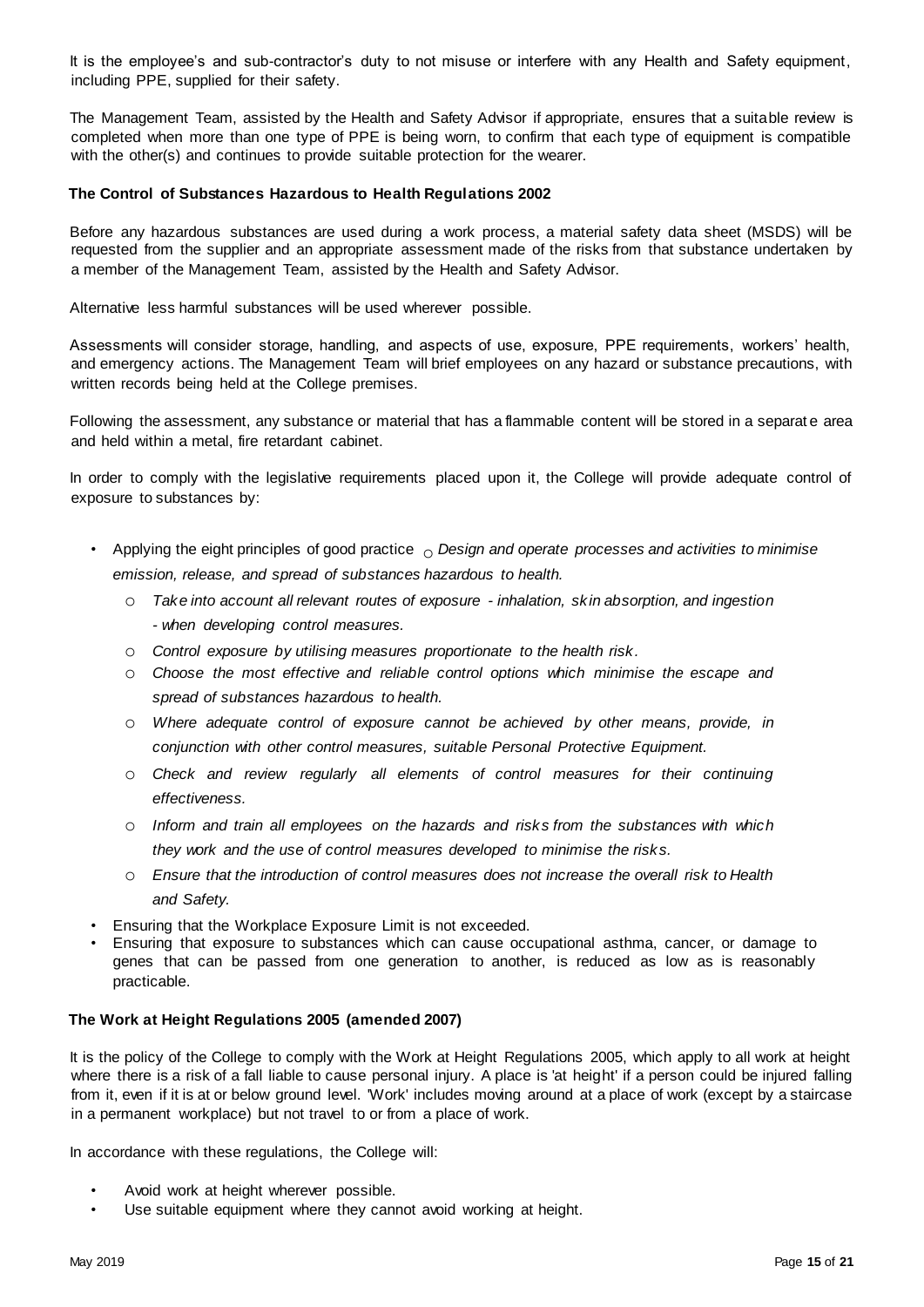Before any work at height takes place, the below must be followed:

- If there is an alternative means of carrying out work, which removes the need to work at height, this should be utilised.
- All work at height must be properly planned and organised.
- All work at height must be carried out under appropriate supervision, in as safe a way as is reasonably practicable.

For all work at height, the College will:

- Use the most suitable equipment.
- Never carry out work at height in an environment with children present
- Give collective protection measures (e.g. guard rails) priority over personal protection measures (e.g. safety harness).
- Take account of the work conditions and the risks to the safety of all those at the place where the work equipment is to be used.
- Plan for emergencies and rescue.
- Ensure that those working at height are trained and competent.
- Ensure that the place where work at height is done is safe.
- Ensure that the equipment is appropriately inspected.
- Take account of the relevant risk assessments that have been carried out.

#### <span id="page-15-0"></span>**The Regulatory Reform (Fire Safety) Order 2005**

The College will make a suitable and sufficient assessment of the risks to which relevant persons are exposed whilst working at the premises. This assessment will be used for the purpose of identifying the measures they need to take to comply with the requirements and prohibitions imposed on them by the Order. The nature of the assessment will vary according to the type and use of the premises, the persons who use or may use the premises, and the risks associated with that use. The completed risk assessment will be reviewed regularly by the Management Team to ensure it remains up to date and valid, and to reflect any significant changes that may have taken place.

The College will ensure systems are in place to check all fire procedures and that monitoring, testing and maintenance of fire fighting equipment, emergency lighting and alarm systems, is completed. The Management Team, assisted by the Health and Safety Advisor, will conduct regular tours/inspections of the premises and work activities to ensure that identified control measures have been implemented.

Fire Action signage will be placed in prominent positions throughout the premises to act as a reminder for all employees, visitors, contractors, etc. of the emergency evacuation procedure.

The fire procedures will be under the control of the Management Team, assisted by the Health and Safety Advisor.

#### <span id="page-15-1"></span>**The Provision and Use of Work Equipment Regulations 1998**

The College will ensure that suitable equipment is provided and an assessment of risk is carried out. The assessment considers the current provision of protection and preventative measures. All users of College tools and equipment will be suitably trained in their use. The Management Team ensures that all relevant information and instructions on the use of work equipment is readily available to all employees for review.

All tools and equipment purchased, and used by employees, will have suitable control measures to protect employees against risks associated with dangerous parts of machinery, e.g. fixed guards, interlocked guards, etc.

Equipment will be checked prior to use, ensuring that all controls, indicators, switches and displays are clear and free from obstruction, dirt, damage, etc.

All equipment will be maintained in good working order by the College. Employees are required to liaise with their Management Team representative if they have any queries or concerns regarding a piece of equipment. The piece of equipment in question will be removed from service to prevent use and a suitable replacement acquired.

The College is aware that for larger pieces of equipment, for example a fixed piece of machinery, an immediate replacement is not practical. In this circumstance, the Management Team will arrange for a suitable repair to be completed by a person with the relevant competency and skill set.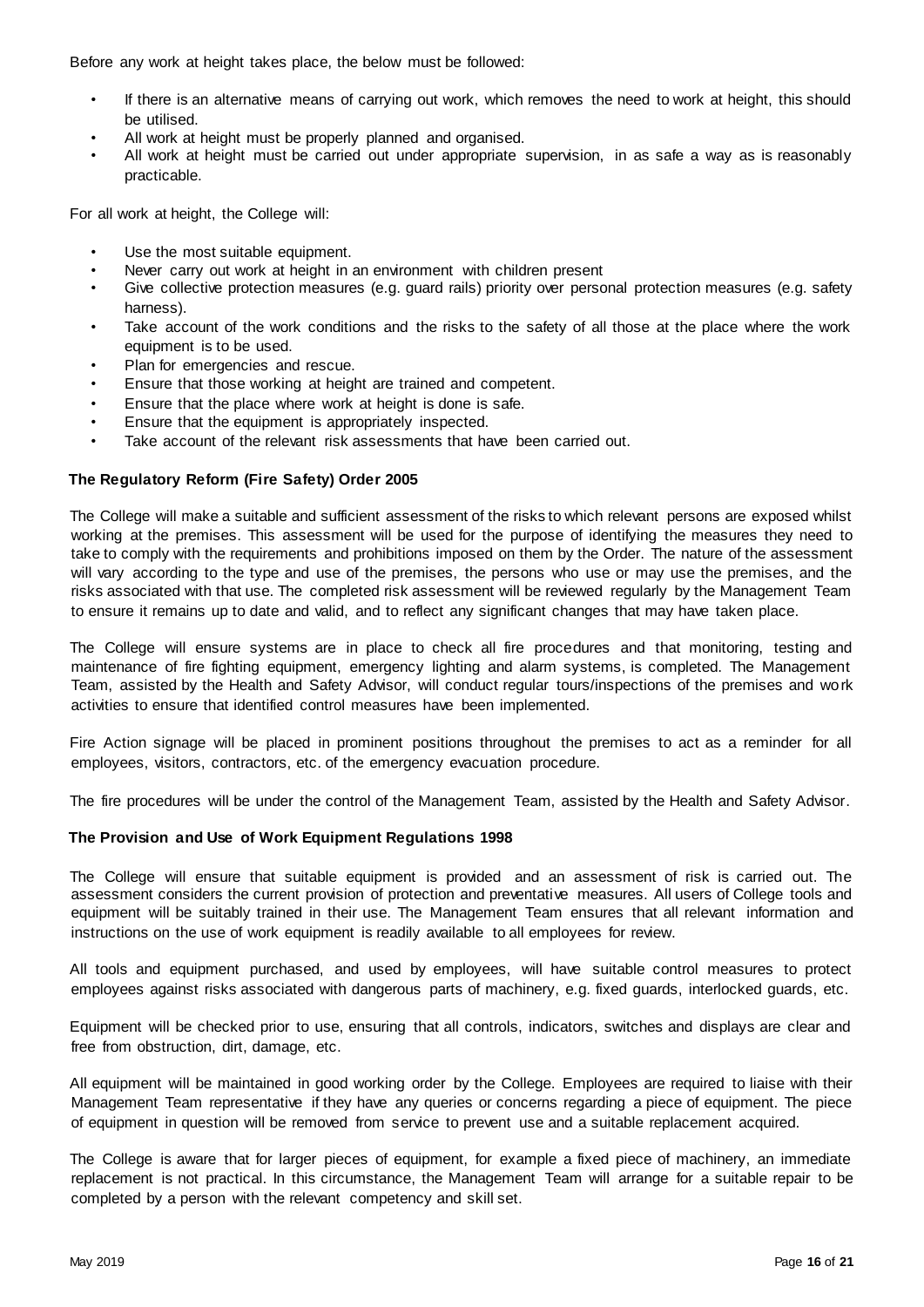On occasions, the College may need to hire in equipment, due to specialised work or quantity of work. The equipment will only be obtained from approved hire companies which supply the appropriate training and supporting documentation to ensure all employees and sub-contractors are suitably trained in the use of the equipment.

#### <span id="page-16-0"></span>**The Management of Health and Safety at Work Regulations 1999**

The College will make appropriate arrangements for effective preventative or protective measures identified as a result of risk assessments. The Management Team, assisted by the Health and Safety Advisor, will ensure that:

- All premises and activities subject to risk assessments are assessed in accordance with the relevant legislation, using an appropriate documented format.
- Such assessments are repeated whenever any of the following factors occur:
	- o Change in legislation. o Change in control measures.
	- o Significant change in work carried out.
	- o Transfer to new technology.
	- o Original assessment is no longer valid.
- Assessments are recorded and copies held at the College premises.
- The results of all such assessments are communicated to, and available for inspection by, all employees (an acknowledgement form will be used to ensure that all persons affected by the work activity or premises have read and understood the content and the role they must undertake).
- All assessments identify necessary protective and preventative measures.
- Specific assessments are completed for specified groups Young Persons, Expectant/New Mothers.

The College will monitor safety performance on an informal daily basis by ensuring Health and Safety issues are discussed with employees.

The College have appointed Compliance Education as their source for Health and Safety assistance and competent advice.

Compliance Education will conduct random site visits if agreed with the College. The site visit will be used to monitor performance and ensure that all employees are aware of, and implementing, the standards which have been set and are required. The appointed Health and Safety Advisor will compile a report following each visit, detailing topics discussed and any actions required for completion.

The Compliance Education Advisor will undertake an annual audit of safety standards following a standard set of questions established to ascertain the level of legislative compliance of the College. At least one member of the Management Team will participate in the audit process and provide answers and documentary evidence on behalf of the College.

#### <span id="page-16-1"></span>**The Health and Safety (First Aid) Regulations 1981**

The College ensures that a sufficient number of employees are identified and trained in emergency aid and/or are First Aiders. The identity and location of the nominated First Aid employees will be included on notice boards and the specific First Aid signage. First Aid kits will be located throughout the premises and it is the responsibility of the First Aid personnel to ensure that the kits are checked on a regular basis and remain suitably stocked.

#### <span id="page-16-2"></span>**Protection of Young Persons**

The College will ensure that young persons (under 18 years of age) employed by them are protected at work from any risks to their Health and Safety which are a consequence of their lack of experience or because they have not yet fully mentally and physically matured. Therefore, a specific risk assessment will be undertaken before work commences, as part of the induction process for young persons.

<span id="page-16-3"></span>Where this concerns a child (not over compulsory College age), in addition to carrying out this assessment, its findings must be communicated to a person having parental responsibilities/rights for that child. Where the young person is on a 'relevant' scheme, i.e. work placement, then the placement organisation must be involved in the assessment process.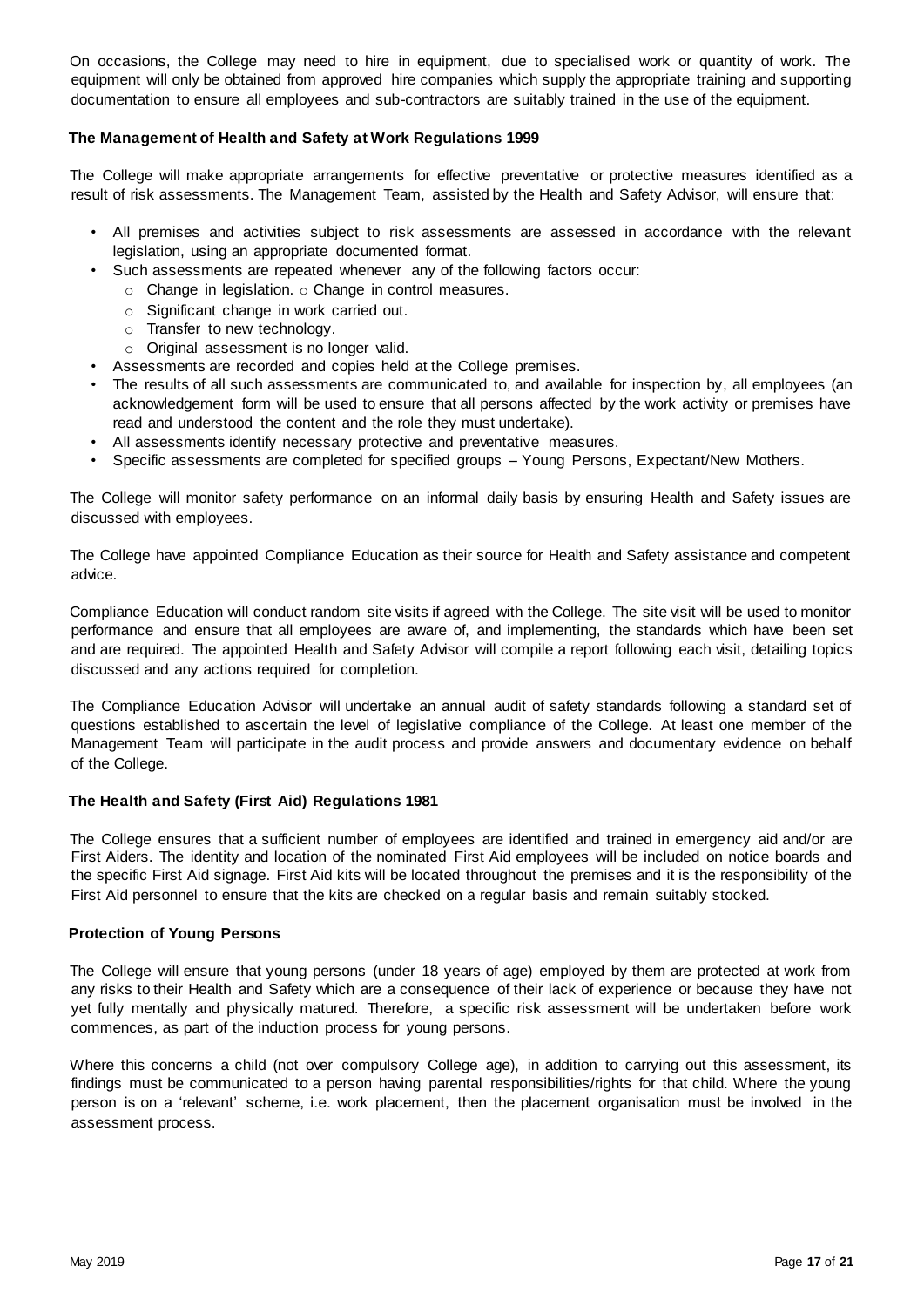#### **New and Expectant Mothers**

The College is aware of the obligations placed upon them by legislation regarding an employee who has notified them in writing that she is a new or expectant mother. When an employee provides written notification (regulation 18 of MHSW) to the College stating that she is pregnant, or that she has given birth within the past six months, or that she is breastfeeding, the relevant member(s) of the Management Team will immediately review any risk assessments applicable to the work activity(s) being undertaken. In addition to this review, a member of the Management Team, assisted by the Health and Safety Advisor, will conduct a specific assessment for the employee in question. If this risk assessment has identified any risks to the Health and Safety of a new or expectant mother, or that of her baby, and these risks cannot be avoided by taking any necessary preventative and protective measures under other relevant Health and Safety legislation, then the College will take action to remove, reduce or control the risk. If the risk cannot be removed, the College will take the following actions:

**Action 1 -** Temporarily adjusts the employee's working conditions and/or hours of work or, if that is not possible: **Action 2 -** Offer her suitable alternative work (at the same rate of pay) if available or if that is not feasible: **Action 3** - Suspend her from work on paid leave for as long as necessary, to protect her Health and Safety, and that of her child.

#### <span id="page-17-0"></span>**Violence and Aggression**

The College, both as an organisation and a Management Team, will not tolerate harassment and violence of any kind. This stance is followed throughout the College and includes the relationships between colleagues, employees and client staff, and between staff and any other third party.

Issues of harassment and violence will be treated as disciplinary offences (up to and including dismissal or, if appropriate, criminal action). The list below is an indicator as to what constitutes harassment or violent conduct. It is not an exhaustive list and other issues may be considered by the management team as equal to those listed below:

- Physical violence.
- Verbal violence and aggression (abusive language, swearing).
- Sexual innuendo.
- Intimidation.
- Invasion of personal privacy.
- Exclusion of individuals.
- Abusive or prank phone calls/emails.

False accusations of harassment or violence will not be tolerated by the College and may result in the accuser facing disciplinary action.

The College will provide support, via the Management Team, to anyone who has been subjected to harassment/violence. This support may include counselling by a health professional.

The College will ensure that training is provided to employees to prevent and deal with the risks of harassment and violence.

The College will conduct risk assessments for their work activities, and include/consider risks to employees from violence and aggression.

This process includes:

- Planning thinking ahead and considering situations where violence and aggression could arise.
- Consideration as to who might be harmed and how in particular, consideration is given to those working alone.
- Communication methods Are employees in regular contact with the office? Can they call for help if problems arise? What are the client's processes?
- Recording the risk assessment and informing staff of the procedures and controls to follow.

If the risk assessment identifies a risk of violence or aggression, the College will develop a procedure which will clearly define the College's views and their stance on zero tolerance towards violence and aggression in t he workplace.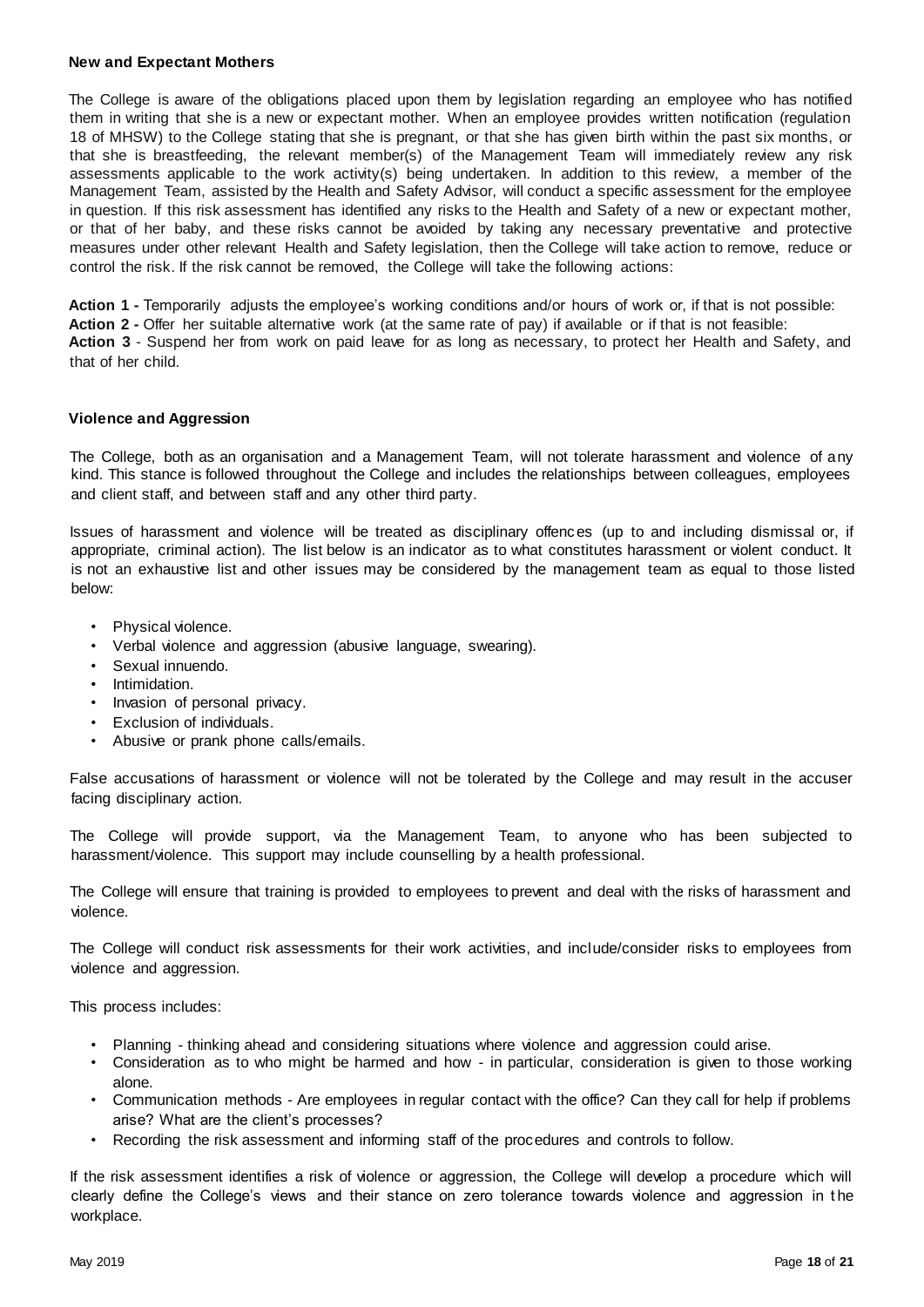### <span id="page-18-0"></span>**The Lifting Operations and Lifting Equipment Regulations (L.O.L.E.R.) 1998**

The College will ensure that lifting equipment will be subjected to an assessment to ensure that the equipment is suitable for the intended task. This assessment will ensure that lifting equipment provided for use at work is:

- Strong and stable enough for its particular use and marked to indicate safe working loads.
- Positioned and installed to minimise any risks.
- Used safely, i.e. the work is planned, organised, and performed by competent people.
- Subject to on-going thorough examination and, where appropriate, inspection by competent people.

Lifting equipment includes any equipment used at work for lifting or lowering loads, including attachments us ed for anchoring, fixing or supporting the equipment. A wide range of equipment is covered by these regulations including cranes, fork-lift trucks, lifts, hoists, mobile elevating work platforms, and vehicle inspection platform hoists. The definition also includes lifting accessories such as chains, slings, eyebolts, etc.

#### <span id="page-18-1"></span>**The Dangerous Substances and Explosive Atmospheres Regulations 2002**

The College will ensure that where a dangerous substance is, or **is liable** to be, present, a suitable and sufficient assessment of the risks will be completed by a competent person. The regulation imposes a duty to classify workplaces into hazardous and non-hazardous areas. These areas will be defined and signage indicating their location will be posted around the site.

Where elimination of a substance cannot be achieved, the College will:

- Reduce the amount of dangerous substances to a minimum.
- Avoid any minimal release.
- Control the release at source, i.e. by extraction systems.
- Prevent the formation of an explosive atmosphere.
- Following any release, the collection, containment, and removal will be done in a controlled and safe manner.
- Avoid ignition sources.
- Segregate incompatible substances.
- Ensure that containers of dangerous substances will be appropriately labelled that clearly identify the contents and any associated hazards.

Provide employees with suitable and sufficient information, instruction and training on the appropriate precautions and actions to be taken in order to safeguard themselves and other employees at the workplace, where a dangerous substance is present.

The College will put in place procedures and arrangements necessary to deal with an accident, incident, or emergency relating to a dangerous substance in the workplace.

#### <span id="page-18-2"></span>**Occupational Health**

The College will arrange for an Occupational Health Practitioner to conduct pre-employment medical assessments appropriate to the job requirements when necessary.

Hearing tests are included within the pre-employment screening and continued at intervals, as prescribed by the appointed Occupational Health Practitioner.

Health risks are included within the College risk assessment process that identifies significant hazards and subsequent control measures/monitoring to be applied.

<span id="page-18-3"></span>On-going monitoring of Occupational Health is completed at appropriate intervals by the Management Team and includes the use of a health questionnaire (completion is required for each employee)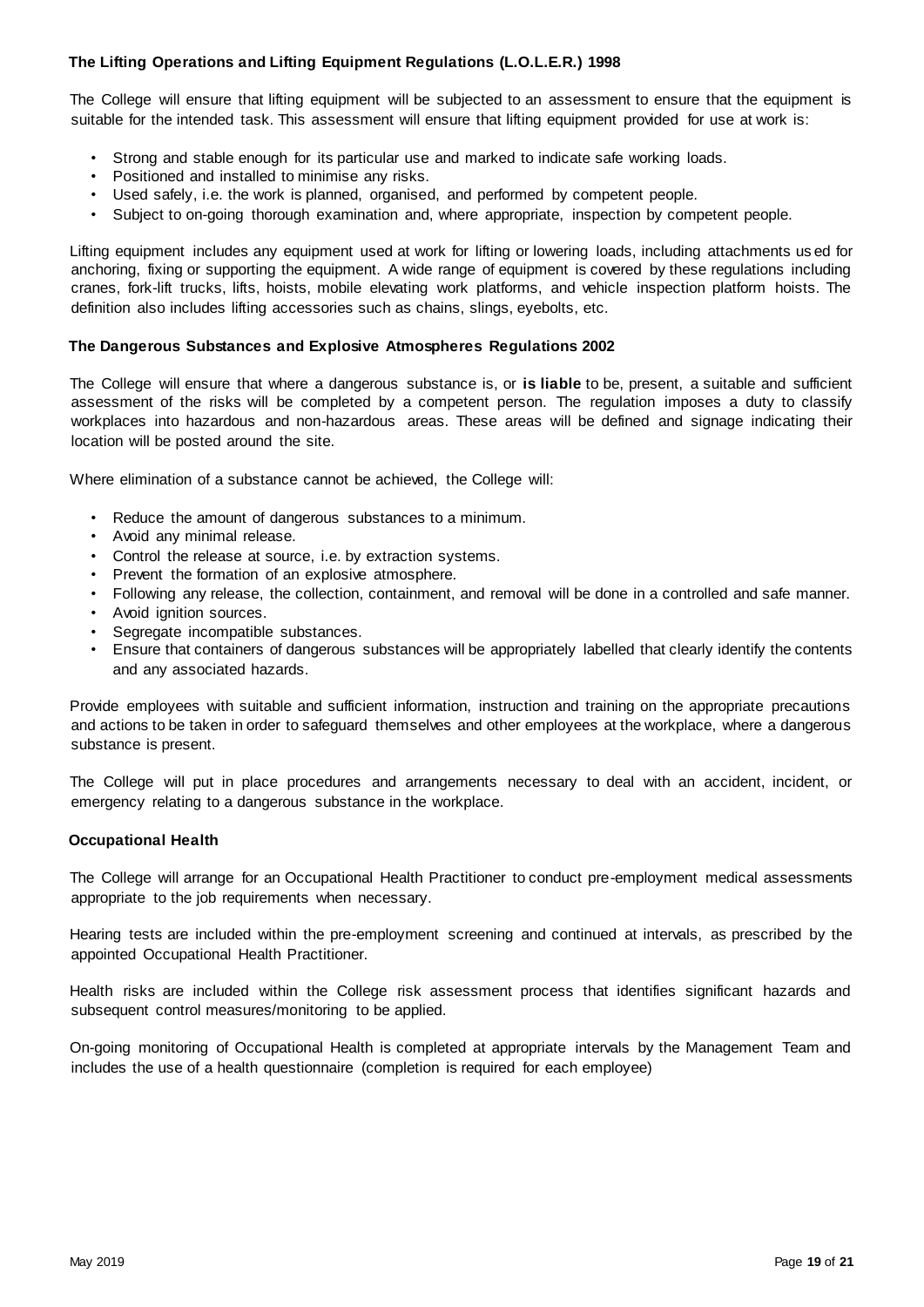#### **Vulnerable Persons**

The College recognise that some of our employees and pupils may require extra or different facilities or assistance and will take reasonable steps to ensure these needs are met. Records of known disability or special requirements in an emergency will be kept by the Head Teacher. If you have a disability or any concerns about your health and safety at work, please discuss it with your Head Teacher/Manager. Vulnerable persons will generally cover disabled people, pregnancy, young persons (from 0 to 18 year of age), lone workers, people working from home and members of the public where they are at risk or affected by work activities.

The Health and Safety Manager is required to ensure that risk assessments are carried out in accordance with the Colleges policy and may in some circumstances be required to specify alternative procedures to meet specific needs of an individual.

Constant supervision of vulnerable employees and pupils is not always possible or necessary. It is still however, managements responsibility to provide appropriate guidance, training and overall control of employees and pupils at work.

Depending on the risks involved, the experience and competency of the employee will determine the extent of supervision of the vulnerable employee or pupil and this will always be a management decision.